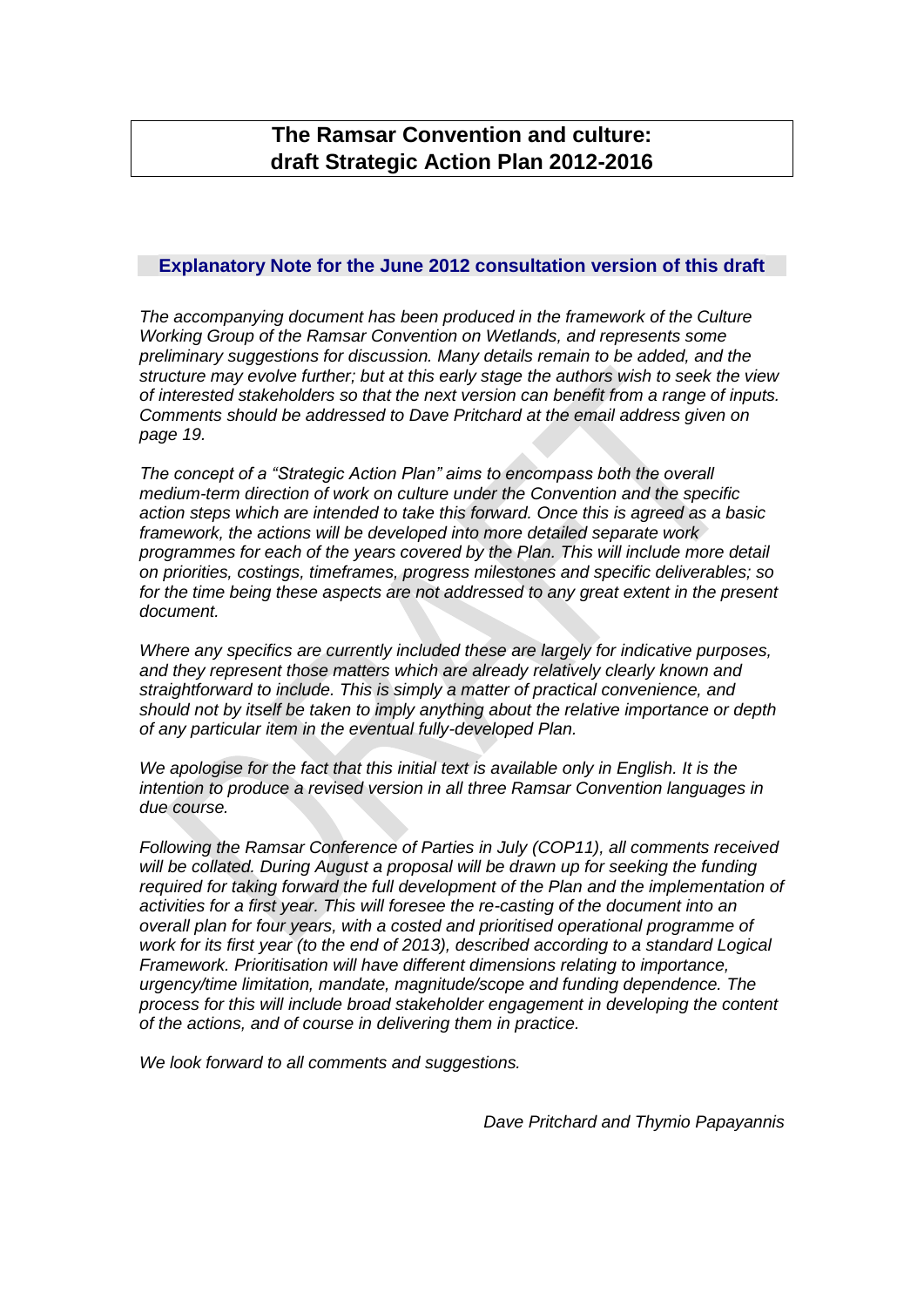## **Enhancing the integration of culture in the work of the Ramsar Convention on Wetlands**

*Ramsar Culture Working Group project, funded by the MAVA Foundation*

# **The Ramsar Convention and culture:** *DRAFT* **Strategic Action Plan 2012-2016**



*Painting created by indigenous people of Mesoamerica during Ramsar COP7*









medoina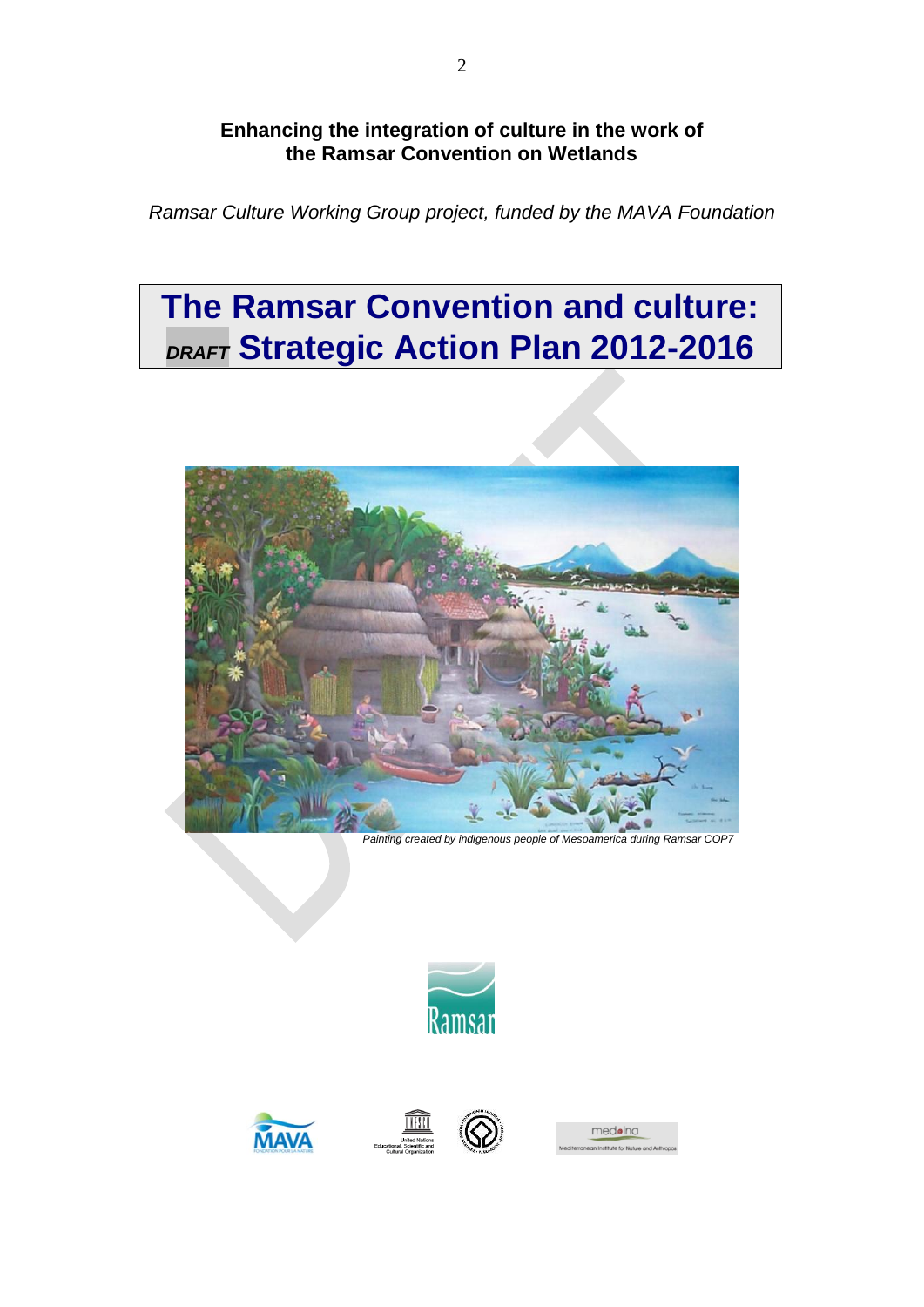## **Contents**

- 1. Introduction
- 2. The purpose of this Plan
- 3. A vision for the future of wetlands and culture
- 4. Objectives
- 5. Stakeholders
- 6. Activities
- 7. Delivery mechanisms
- 8. Funding
- 9. Contact information
- 10. Further reading

Annex 1. Indicative summary of annual work plan Annex 2. Resolutions on culture adopted by the Ramsar Parties

## **1. Introduction**

- 1.1 The text of the Ramsar Convention noted over 40 years ago that "wetlands constitute a resource of great economic, cultural, scientific, and recreational value" (preamble paragraph 3). Although the principle of integrated attention to culture has therefore always been a part of the Convention, and these dimensions of value are all closely intertwined, in practice less attention has tended to be given to the cultural dimension.
- 1.2 Efforts to formalise and more explicitly incorporate cultural aspects in the Convention's work did not begin in earnest until the late 1990s. Formal expressions of consensus thinking on the subject were adopted by the Contracting Parties in Resolutions VIII.19 on "Guiding principles for taking into account the cultural values of wetlands for the effective management of sites" (2002) and IX.21 on "Taking into account the cultural values of wetlands" (2005) (see Annex 2). This Strategic Action Plan is built on those two Resolutions, and is designed to encourage and support their implementation by all concerned.
- 1.3 The Ramsar Strategic Plan 2009-2015 (annexed to Resolution X.1, 2008) also provides a basis for this culture Action Plan. Strategy 1.4 (on Crosssectoral recognition of wetland services) seeks to "increase recognition of and attention in decision-making to the significance of wetlands for reasons of … cultural heritage …, by developing and disseminating methodologies to achieve wise use of wetlands". Key Result Area 1.4.iii is for "the socioeconomic and cultural heritage value of wetlands [to be] fully taken into account in wetland wise use and management", and Key Result Area 4.1.iii is for "all Parties to have established practices that ensure the participation in the development and implementation of wetland management plans of stakeholder groups with cultural or economic links to wetlands or those communities that depend on the wetlands for their livelihoods".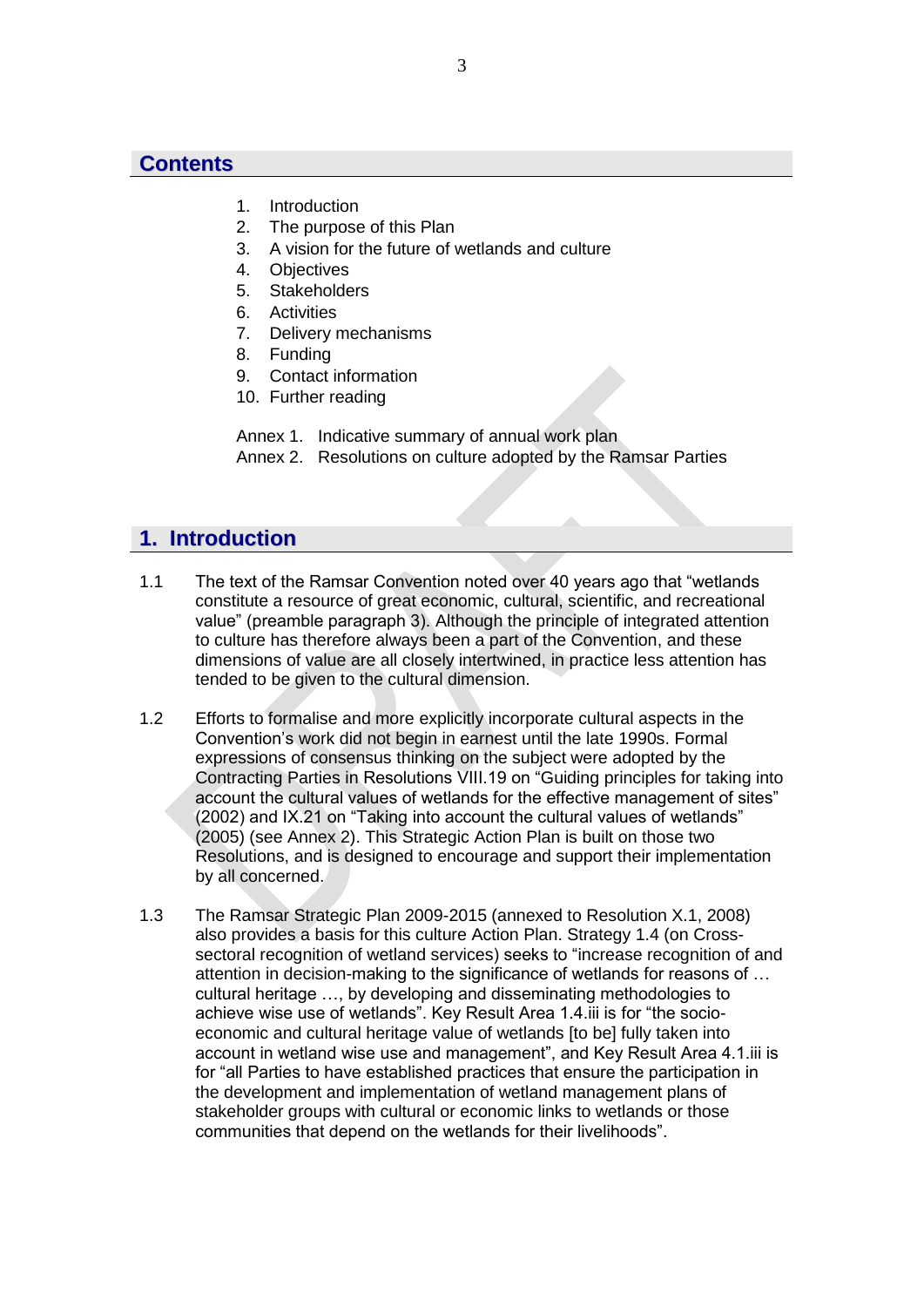- 1.4 Draft Resolution XI.3 for COP11 in July 2012 appends an analysis of the contribution of the Ramsar Strategic Plan to the "Aichi Biodiversity Targets" in the global Strategic Plan for Biodiversity 2011-2020 (Convention on Biological Diversity COP Decision X/2, 2010). Only one of the Aichi Targets refers to culture, namely Target 13 which refers to maintenance of the genetic diversity of plants and animals "including culturally valuable species". Of the 20 Targets this is one of only two which have no corresponding Ramsar Strategic Plan strategy. The wider ambit of wetland wise use in strategy 1.4 however (which includes cultural value, as quoted above) is listed as contributing to eight of the Targets.
- 1.5 Resolution IX.21 requested the Ramsar Secretariat "to establish a multidisciplinary working group on the cultural values of wetlands, with a balanced geographic representation, under the supervision of Standing Committee, with appropriate input from the STRP, to coordinate the activities described [in the Resolution]". The Standing Committee at its  $36<sup>th</sup>$  meeting in February 2008 adopted decision 36.3 in which it "confirmed that the work of the Culture Working Group should continue in future, after COP10, in order to help inform the operations of the Parties in implementing the Convention and in helping the STRP to focus on issues that require a cultural perspective and understanding."
- 1.6 The Culture Working Group has been responsible among other things for the publication in 2008 and subsequent wide dissemination of an extensive Ramsar guidance document on culture and wetlands<sup>1</sup>. The guidance is of crucial assistance to the Parties in implementing their obligation to maintain the ecological character of wetlands, which has become part of the way that the requirement for "wise use" of wetlands is formally interpreted. Since 2005, "ecosystem services" as interpreted by the Millennium Ecosystem Assessment have been incorporated into the Ramsar definition of wetland ecological character, and "cultural services", including their intangible aspects, are included as part of ecosystem services in this context.
- 1.7 A variety of strong mandates therefore exists for action on culture under the Convention, linked to other core aspects of Ramsar implementation. A vehicle for primary ownership of the Strategic Action Plan also exists in the form of the Culture Working Group, operating under the supervision of Standing Committee (and the CWG is to be revitalised, as one action in this Plan). The Plan therefore does not require COP endorsement and it becomes operational upon agreement within the CWG, in consultation with the Secretariat and the Standing Committee. Its practical implementation however will of course be realised mainly through the efforts of Parties and a range of other partners (highlighted later in this Plan), at all levels from global to local.

 $\overline{a}$ 

<sup>1</sup> Papayannis, T and Pritchard, DE (2008); "Culture and wetlands – a Ramsar guidance document": Ramsar Convention Culture Working Group, Gland.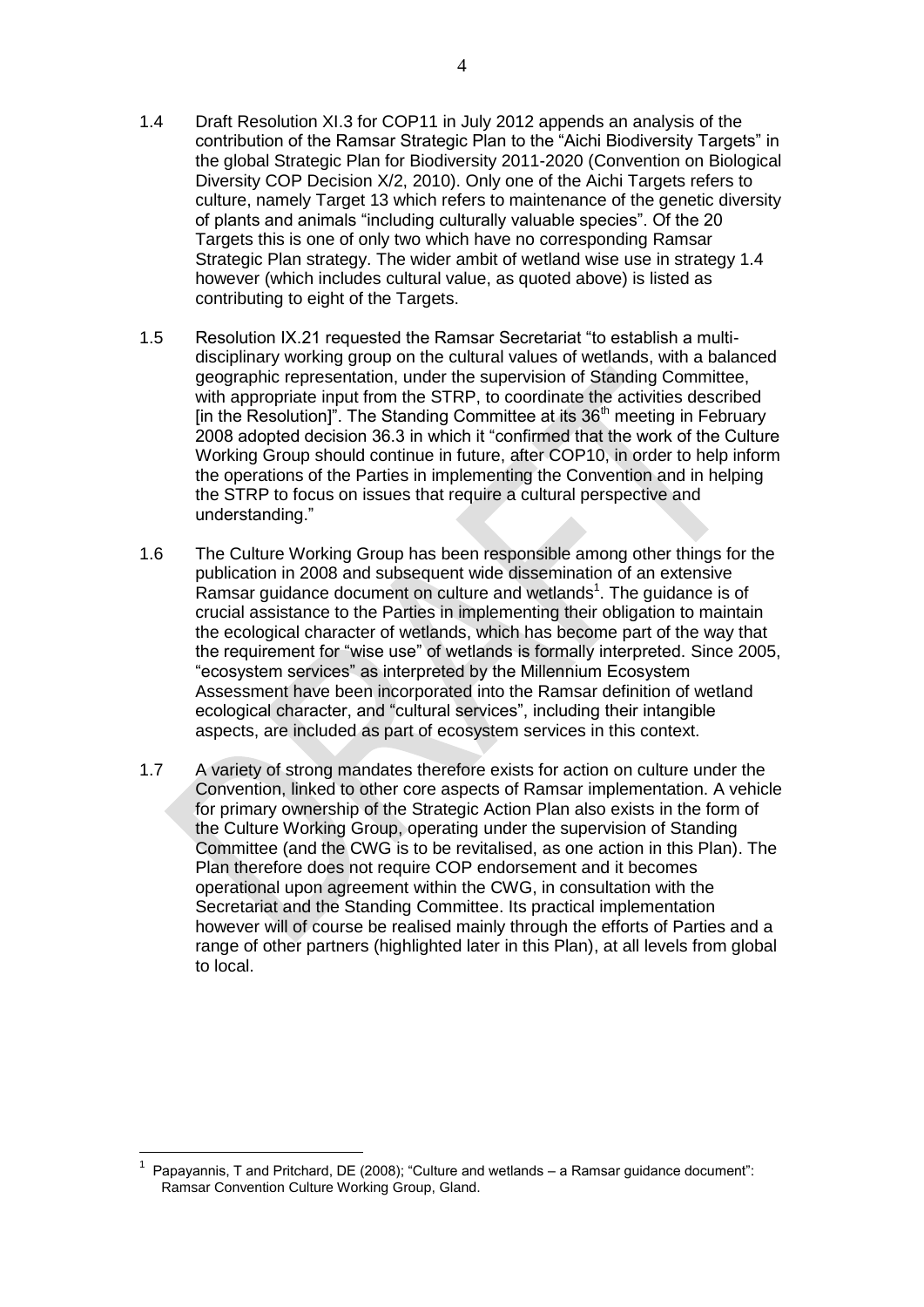## **2. The purpose of this Plan**

2.1 This Strategic Action Plan on Ramsar and culture is launched as a response to the following opportunities and challenges:

#### *Opportunities*

- Interest in culture and wetlands is gathering pace, and the subject is featuring in an increasing number of projects, publications and conferences.
- As described above, the Ramsar authorisation environment and its guidance resources now provide a considerably strengthened springboard for appropriate action.
- Certain key partnerships and collaborations are developing in ways which offer prospects of significantly extending the leverage and relevance of culture-related activities under Ramsar, notably those involving UNESCO, the MAVA Foundation and the Mediterranean Institute for Nature and Anthropos (Med-INA).

#### *Challenges*

- As interest and activity proliferates, there is a greater need for strategic coherence, coordination (including managed links with other policy sectors and relevant fora), a shared sense of direction, and a common framework against which to evaluate risks and benefits.
- As "external" interest increases, there is a need to service requirements for communication and outreach, interpretation of principles, provision of documented examples, and input to other processes.
- Reflection of the subject at policy and programme levels is still minimal, and efforts are required for advocacy and capacity support.
- The Ramsar Culture Working Group, initially consisting of formally appointed regional representatives, has reduced to a small core of dedicated individuals: it needs to be re-launched as a dynamic network for real engagement, and then serviced more actively from a central coordination point to fulfil this role.

#### 2.2 The **purpose** of this Strategic Action Plan therefore is:

To assist Parties and others involved in implementing Ramsar decisions and guidance on culture and wetlands, by providing an agreed framework of priorities, linkages and action opportunities, specifying mechanisms for further support, and facilitating evaluation of progress.

2.3 It therefore enables Parties, the Culture Working Group, all collaborators and other stakeholders to work with a validated vision and source of strategic guidance, a roster of project opportunities and fundraising priorities, and a framework against which to assess progress over the next four years. Section 6 outlines the operational activities that will deliver this vision.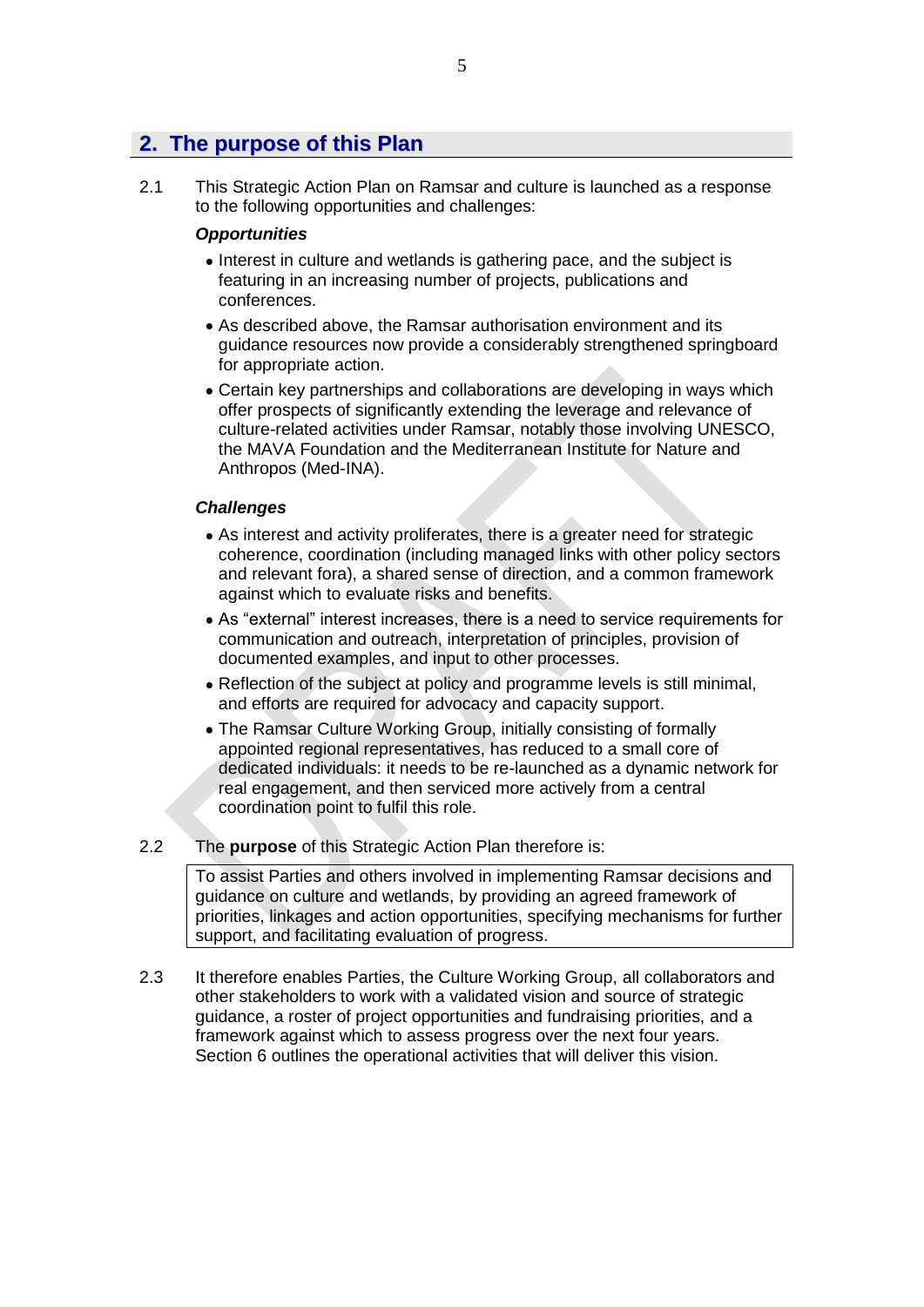# **3. A vision for the future of wetlands and culture**

- 3.1 This Plan emerges from some considerable history of adopted commitments to integration of cultural aspects in the conservation and wise use of wetlands under the Ramsar Convention and associated processes. This agenda has been in existence for over 40 years and does not need to be reinvented. Two things however must change, and these two things therefore comprise the vision of what should be visibly different as a result of this Plan by the year 2016.
	- (i) Contracting Parties to the Convention and all those who support them will much more readily understand, be motivated towards and be assisted in implementing the existing guidance and policy objectives on culture and wetlands so that the adopted principles become a much more frequent and meaningful reality in everyday practice at national and local level;
	- (ii) The degree of holistic attention given to human cultural values in tandem with attention to natural (wetland) environment values will have been significantly scaled-up in all relevant policy and programme implementation areas, including in wider public awareness.
- 3.2 Existing Ramsar obligations include the maintenance of the ecological character of wetlands, where "ecological character" is defined as including wetland ecosystem services, and "wetland ecosystem services" are defined as including cultural services. More fundamentally, all concern for sustainable development of wetlands begins from a mixture of utilitarian and ethical values that are unavoidably anthropocentric constructs, and thus are firmly situated in a context of human culture. In a sense, therefore, the entire Ramsar agenda is one of culture. The more understanding of this dimension we have, and the more tools we can develop that are appropriate to this context, the better. This Plan sets out the path towards this vision.

## **4. Objectives**

4.1 The **overall objective** of this Plan is as follows:

*To strengthen the incorporation of cultural aspects in the conservation and wise use of wetlands, as a contribution to a more complete and integrated achievement of the strategic goals of the Ramsar Convention.*

### 4.2 Over the period 2012-16 the Plan has the following **five goals**:

| Goal                                                                                                                                                                                                                                                                                                                                                      | <b>Targets</b><br>/indicators | <b>Sources of</b><br>verification                                                                                                                              |
|-----------------------------------------------------------------------------------------------------------------------------------------------------------------------------------------------------------------------------------------------------------------------------------------------------------------------------------------------------------|-------------------------------|----------------------------------------------------------------------------------------------------------------------------------------------------------------|
| <b>Goal A: Strengthened international policy</b><br>Global and regional policymaking reflects where<br>necessary the best current knowledge and thinking<br>on culture and wetlands, including ways of taking<br>account of cultural values in decision-making, and<br>ways of increasing understanding of the cultural<br>ecosystem services of wetlands | [??]                          | Convention<br>scientific, technical,<br>policy and guidance<br>documents, and<br>implementation<br>reports; equivalent<br>outputs from other<br>relevant fora, |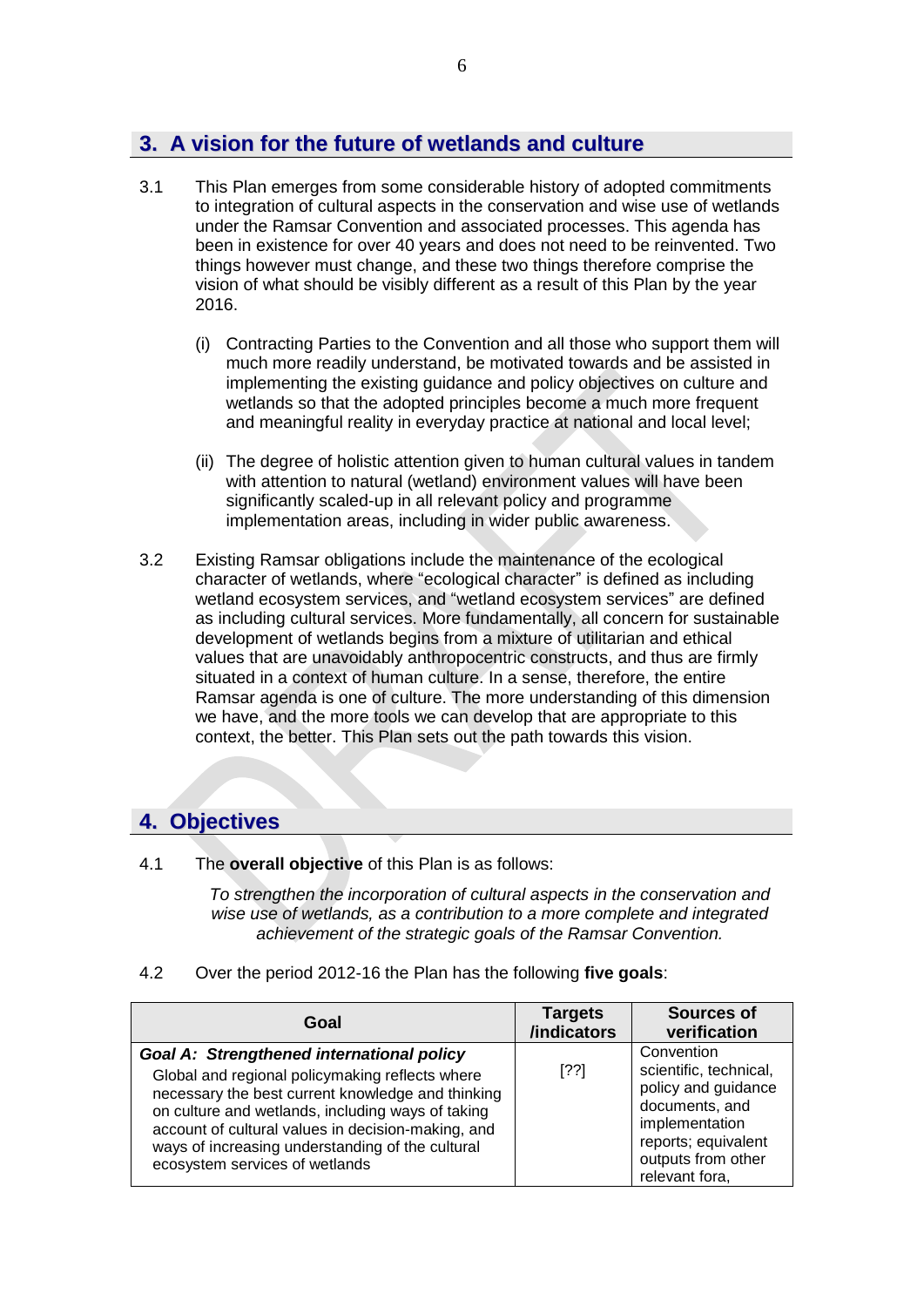|                                                                                                                                                                                                                                                                                                                                      |                                                                                                                                                                                     | including other<br>Conventions                                                                                                                                                                      |
|--------------------------------------------------------------------------------------------------------------------------------------------------------------------------------------------------------------------------------------------------------------------------------------------------------------------------------------|-------------------------------------------------------------------------------------------------------------------------------------------------------------------------------------|-----------------------------------------------------------------------------------------------------------------------------------------------------------------------------------------------------|
| <b>Goal B: Better documented values</b><br>Cultural values associated with wetlands are more<br>completely identified, understood and documented<br>at national and site level                                                                                                                                                       | [Define eg<br>numbers,<br>proportions,<br>completeness,<br>quality etc of<br>coverage of<br>the issue by<br>the verification<br>sources listed:<br>and trends in<br>this over time] | National wetland<br>inventories; national<br>ecosystem<br>assessments; RISs,<br>site management<br>plans, Party national<br>reports; cultural<br>services indicator<br>reports; specific<br>studies |
| Goal C: More widely shared and applied good<br>practices<br>Good practices, experiences and lessons learned<br>in wetland planning and management that<br>integrates cultural aspects are investigated,<br>shared, promoted and applied more widely and<br>successfully, resulting in better outcomes for<br>wetlands and for people | $[??]$<br>[Need to<br>cover both<br>scope and<br>impact]                                                                                                                            | Case studies;<br>workshops; project<br>reports; website<br>materials; other<br>publications                                                                                                         |
| <b>Goal D: Enhanced partnerships</b><br>Strategic collaborations and partnerships are<br>enhanced, broadening stakeholder engagement<br>and producing efficient synergies of action                                                                                                                                                  | [Eg numbers,<br>breadth,<br>regional/<br>subject<br>balance,<br>quality,<br>delivery<br>assurance/<br>review of the<br>instruments<br>and<br>mechanisms<br>suggested]               | Joint Work Plans;<br>MoUs; joint<br>initiatives and<br>products; cross-<br>representation in<br>relevant fora                                                                                       |
| <b>Goal E: Effective coordination</b><br>This Plan and relevant associated activities are<br>efficiently coordinated, resourced in ways which do<br>not dilute any other Ramsar programmes, and the<br>results are promoted to wide audiences, building<br>further support for the long term                                         | [??]<br>[Include<br>trends in<br>resourcing<br>and other<br>support]                                                                                                                | Management<br>(including financial)<br>records; progress<br>reports; network<br>web-page and<br>newsletters; other<br>outreach materials                                                            |

## **5. Stakeholders**

- 5.1 "Partnerships" and "stakeholder engagement" are identified within Goal D above, but in a sense these things are more all-pervading than that might suggest, since this entire Plan is a partnership venture and as far as possible the intention is for it to be "stakeholder-led".
- 5.2 This starts from the Ramsar Culture Working Group, which is an open-ended entity that serves Ramsar goals but is not limited to Ramsar people. Activities E8, E9 and E3 in section 6 below refer to the intended revitalisation of this group and its re-launch in a strengthened form as a Ramsar Culture Network (RCN) with broader participation and more specifically programmed activities, centred on this Strategic Action Plan. This therefore will be a key vehicle for widening stakeholder "buy-in" to the goals defined above.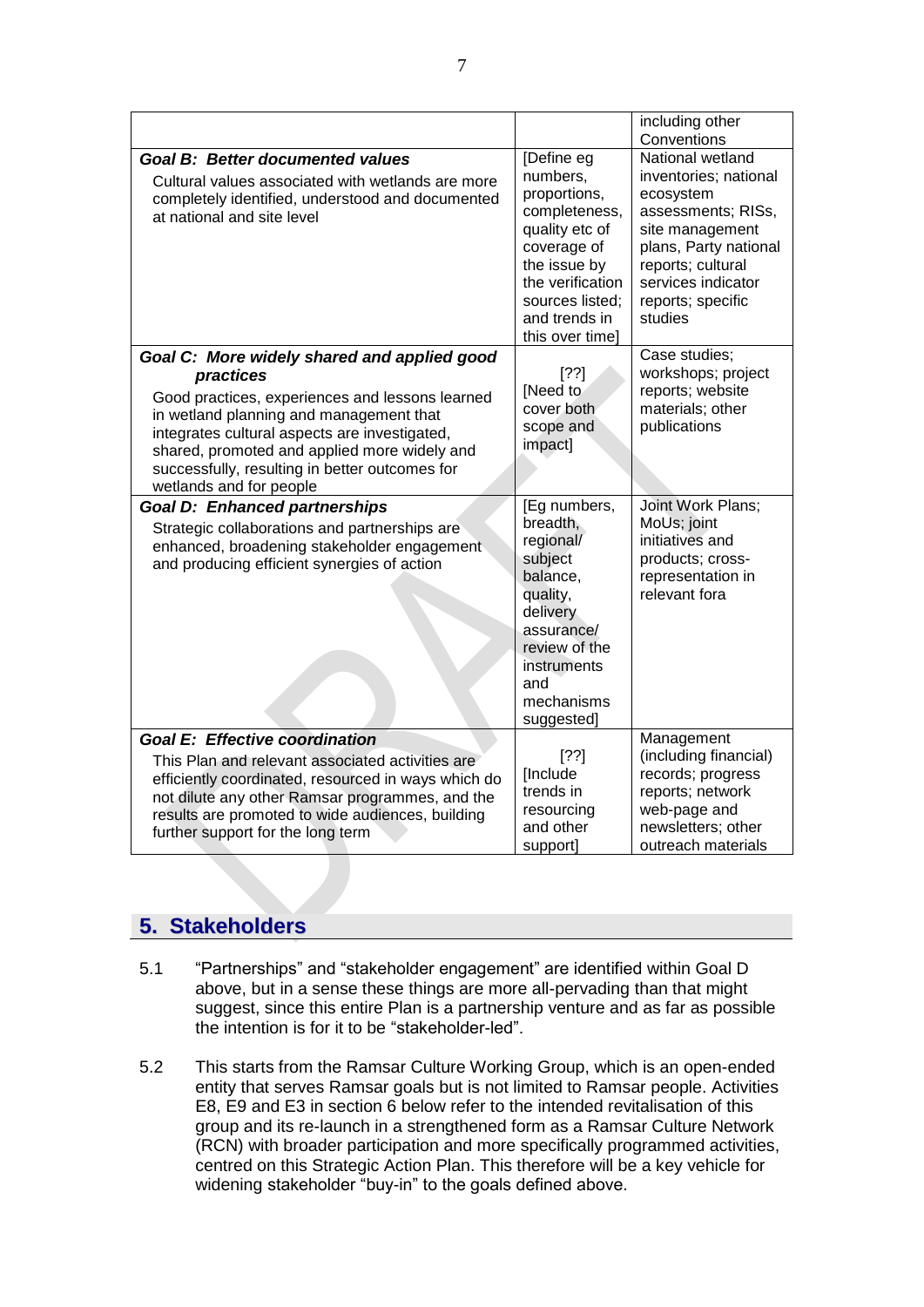5.3 The action table in section 6 currently contains indicative examples of individuals who are named as responsible persons for implementing certain steps (in the column headed "who"). This small and biased sample should not be misinterpreted: it merely provides the starting point by featuring those who have already offered to be cited. As consultations develop this table will progressively present a much more diverse roster of key players; and consultees are urged to help in populating this part of the document as fully as possible. Further details will also be provided in future revisions on the role of different categories of partners and stakeholders in general.

# **6. Activities**

- 6.1 The table which begins on the following page summarises actions defined at this stage for delivering each of the five goals. Several of these will be elaborated further in separate individual project plans, and in many cases, the detail of costs and funding sources (where applicable), priorities, responsibilities and timing will also be elaborated further as work progresses.
- 6.2 The list at present is organised primarily according to the Goals. A further categorisation distinguishes (within each Goal) those activities that may be roughly regarded as on-going or "programmatic" activities and those that are more time-bound or "project"-type activities. This is an approximate distinction for presentational purposes within the current table only. As further development of details continues, other finer categorisations may be developed. A key one will relate to priorities, according to the different dimensions of importance, urgency/time limitation, mandate, magnitude/scope and funding dependence. Activities will also be categorised by funding status, and distinctions between "major" and "minor" items. This has not been attempted within the current table in the interests of maintaining clear and brief presentation. Funding dependence will be flagged clearly in the "costs" column once consultee responses have been collated.
- 6.3 Some other categorisations however have been requested at this stage, and so the table contains two further columns. One indicates (in very broad-brush terms) the type of activity concerned according to four categories (some activities may involve more than one of these), namely:

| Management             | (M) |
|------------------------|-----|
| Research and analysis  | (R) |
| Communication          | (C) |
| Advice and negotiation | (A) |

6.4 The final column in the table, on a very provisional basis at this stage, flags those items which may be considered as key priorities for the first year of implementation of this Plan. This may change in the light of consultations on the present draft. Other methods of assigning priorities will be developed as this work advances.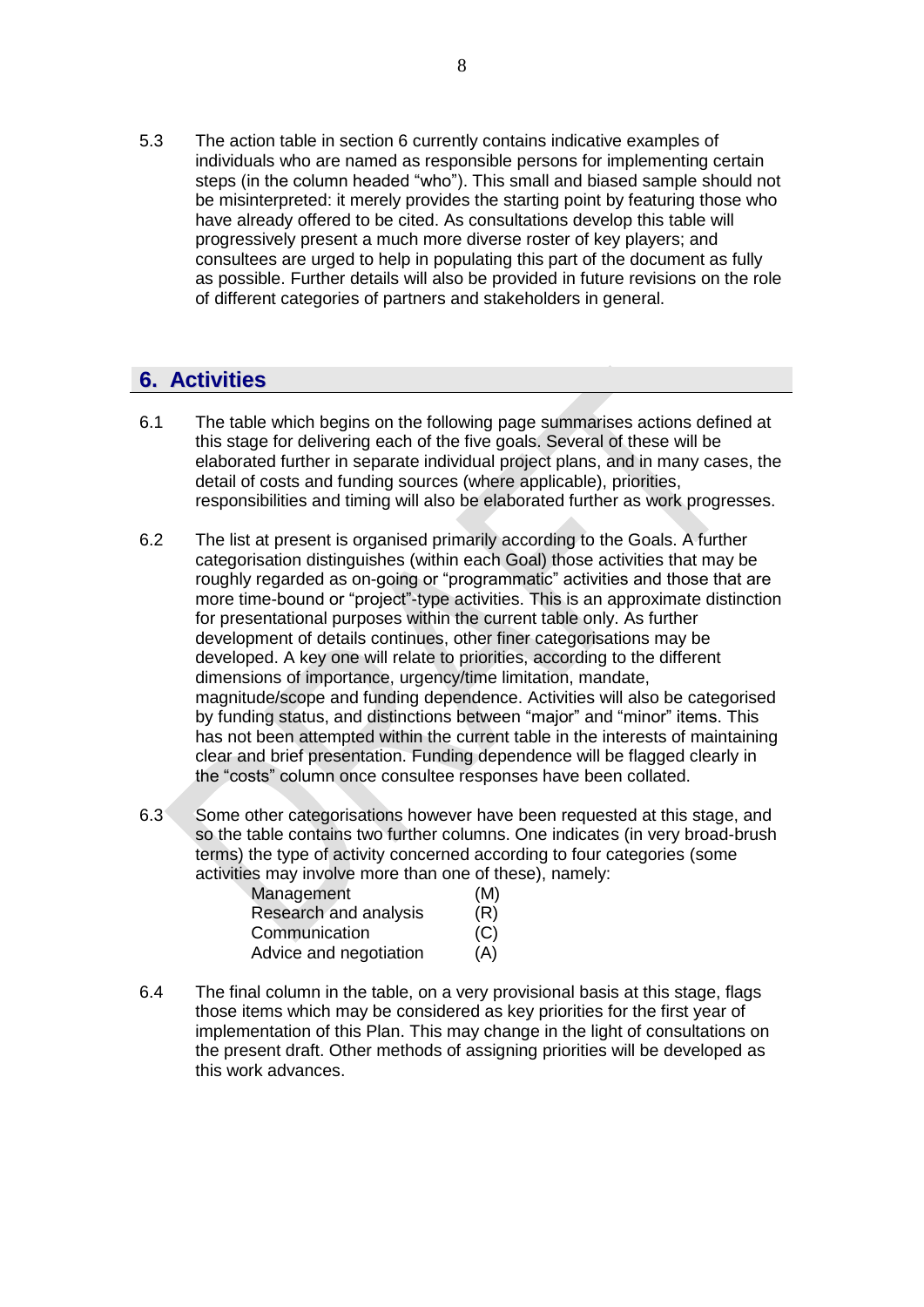|                                                  |                           | <b>Activity</b>                                                                                                                                                                                                                               | <b>Activity</b><br>type | Costs                    | <b>Who</b>                                                                            | When                                                                                                                                             | for first<br>Priority<br>yea |  |  |  |
|--------------------------------------------------|---------------------------|-----------------------------------------------------------------------------------------------------------------------------------------------------------------------------------------------------------------------------------------------|-------------------------|--------------------------|---------------------------------------------------------------------------------------|--------------------------------------------------------------------------------------------------------------------------------------------------|------------------------------|--|--|--|
| <b>Goal A: Strengthened international policy</b> |                           |                                                                                                                                                                                                                                               |                         |                          |                                                                                       |                                                                                                                                                  |                              |  |  |  |
|                                                  | (See activity D.1 below)  |                                                                                                                                                                                                                                               |                         |                          |                                                                                       |                                                                                                                                                  |                              |  |  |  |
| Program-<br>matic                                |                           | A.1 Identify opportunities in relevant international policy and decision-making fora to<br>make cross-references to Ramsar principles on culture and wetlands (as set out in<br>COP Resolutions and the principal culture guidance document). | R/<br>A                 | [To<br>add               | [Probably CWG core<br>group]                                                          | Ongoing; whenever<br>draft texts and<br>decisions for relevant<br>meetings are drafted<br>and negotiated                                         |                              |  |  |  |
| Projects                                         |                           | A.2 Identify allies in politics and the media to act as spokespersons or<br>"goodwill ambassadors" for the cause of culture and wetlands.                                                                                                     | R/<br>$\overline{C}$    | [To<br>add               | [To add]                                                                              | Mainly by an initial<br>exercise among<br>primary consultees in<br>late 2012; but should<br>also be continued<br>opportunistically<br>thereafter |                              |  |  |  |
|                                                  |                           | [etc]                                                                                                                                                                                                                                         |                         |                          |                                                                                       |                                                                                                                                                  |                              |  |  |  |
|                                                  |                           | [etc]                                                                                                                                                                                                                                         |                         |                          |                                                                                       |                                                                                                                                                  |                              |  |  |  |
|                                                  |                           | <b>Goal B: Better documented values</b>                                                                                                                                                                                                       |                         |                          |                                                                                       |                                                                                                                                                  |                              |  |  |  |
|                                                  | (See activity C.1 below)  |                                                                                                                                                                                                                                               |                         |                          |                                                                                       |                                                                                                                                                  |                              |  |  |  |
|                                                  | (See activity D.11 below) |                                                                                                                                                                                                                                               |                         |                          |                                                                                       |                                                                                                                                                  |                              |  |  |  |
|                                                  | (See activity D.12 below) |                                                                                                                                                                                                                                               |                         |                          | Mediterranean                                                                         |                                                                                                                                                  |                              |  |  |  |
| Program-<br>matic                                |                           | B.1 Incorporate a "cultural values" strand in the activities of the Mediterranean<br>Wetlands Observatory, to be reported in future editions of the "Mediterranean<br>Wetland Outlook" status and trends reports.                             | M                       | [T <sub>o</sub> ]<br>add | Wetlands<br>Observatory, with<br>input from CWG,<br>Med-INA and<br>Medwet             | Ongoing, and<br>whenever MWO<br>programmes are<br>refreshed and<br>Outlook publications<br>produced [get details]                                |                              |  |  |  |
| Projec<br>ts                                     |                           | B.2 Analyse, synthesise, report and extract lessons and<br>recommendations from information provided on cultural values in<br>the database of Ramsar Sites Information Sheets                                                                 | R                       | [To<br>add               | Task managed by<br>CWG core group,<br>with assistance of<br><b>Ramsar Secretariat</b> | [To add]                                                                                                                                         |                              |  |  |  |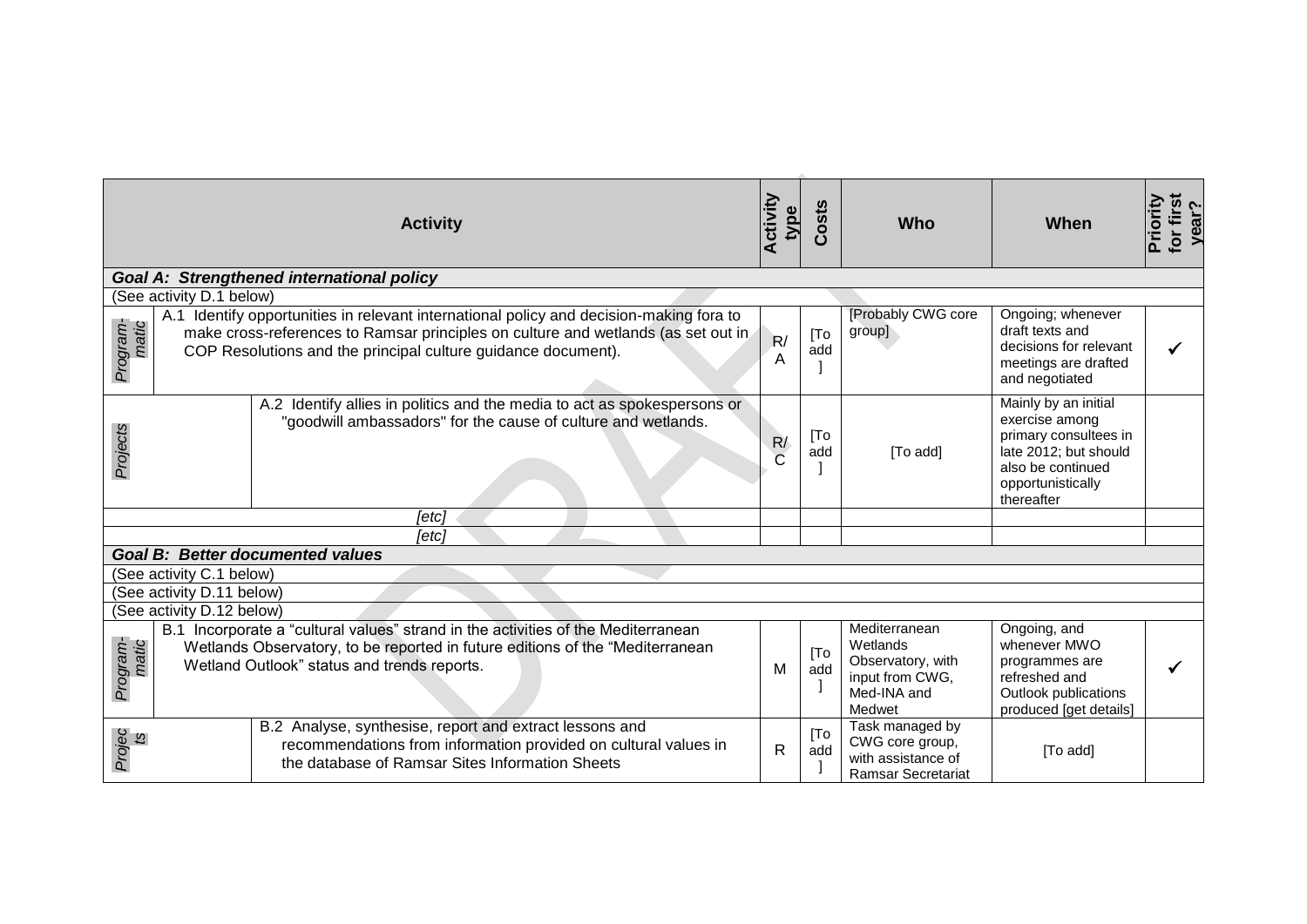|                           | B.3 Analyse, synthesise, report and extract lessons and<br>recommendations from information provided on cultural values,<br>including status and trends, in the database of Ramsar Contracting<br>Party national reports to Conferences of the Parties | $\mathsf{R}$ | [To<br>add               | Task managed by<br>CWG core group,<br>with assistance of<br>Ramsar Secretariat                                        | [To add]  |  |
|---------------------------|--------------------------------------------------------------------------------------------------------------------------------------------------------------------------------------------------------------------------------------------------------|--------------|--------------------------|-----------------------------------------------------------------------------------------------------------------------|-----------|--|
|                           | B.4 Study the values of wetland cultural services in the Mediterranean,<br>focusing on the status and trends of leisure and educational values<br>and the role of visitor centres, and beginning with a pilot study at<br>Sidi Boughaba, Morocco.      | $\mathsf{R}$ | [T <sub>o</sub> ]<br>add | Project led by<br>Mediterranean<br>Wetlands<br>Observatory, with<br>participation of<br>MedWet and Med-<br><b>INA</b> | 2012-2013 |  |
|                           | B.5 Document cultural values associated with salinas, as part of an<br>inventory project led by the Association of Friends of Inland Salinas,<br>based in Spain.                                                                                       | R            | [To<br>add               | Project led by Katia<br>Hueso Kortekaas,<br>AASI                                                                      |           |  |
|                           | B.6 Research examples of arts and art-related activity which<br>constitutes a cultural expression of wetland values, focusing on<br>Ramsar Sites and relevant World Heritage Sites and Biosphere<br>Reserves.                                          | $\mathsf{R}$ | [To<br>add               | Dave Pritchard to<br>lead on reviving<br>earlier project<br>concept supported by<br>UNESCO and<br>Ramsar              |           |  |
|                           | [etc]                                                                                                                                                                                                                                                  |              |                          |                                                                                                                       |           |  |
|                           | [etc]                                                                                                                                                                                                                                                  |              |                          |                                                                                                                       |           |  |
| (See activity D.10 below) | Goal C: More widely shared and applied good practices                                                                                                                                                                                                  |              |                          |                                                                                                                       |           |  |
| (See activity D.11 below) |                                                                                                                                                                                                                                                        |              |                          |                                                                                                                       |           |  |
| (See activity D.12 below) |                                                                                                                                                                                                                                                        |              |                          |                                                                                                                       |           |  |
| (See activity D.13 below) |                                                                                                                                                                                                                                                        |              |                          |                                                                                                                       |           |  |
|                           |                                                                                                                                                                                                                                                        |              |                          |                                                                                                                       |           |  |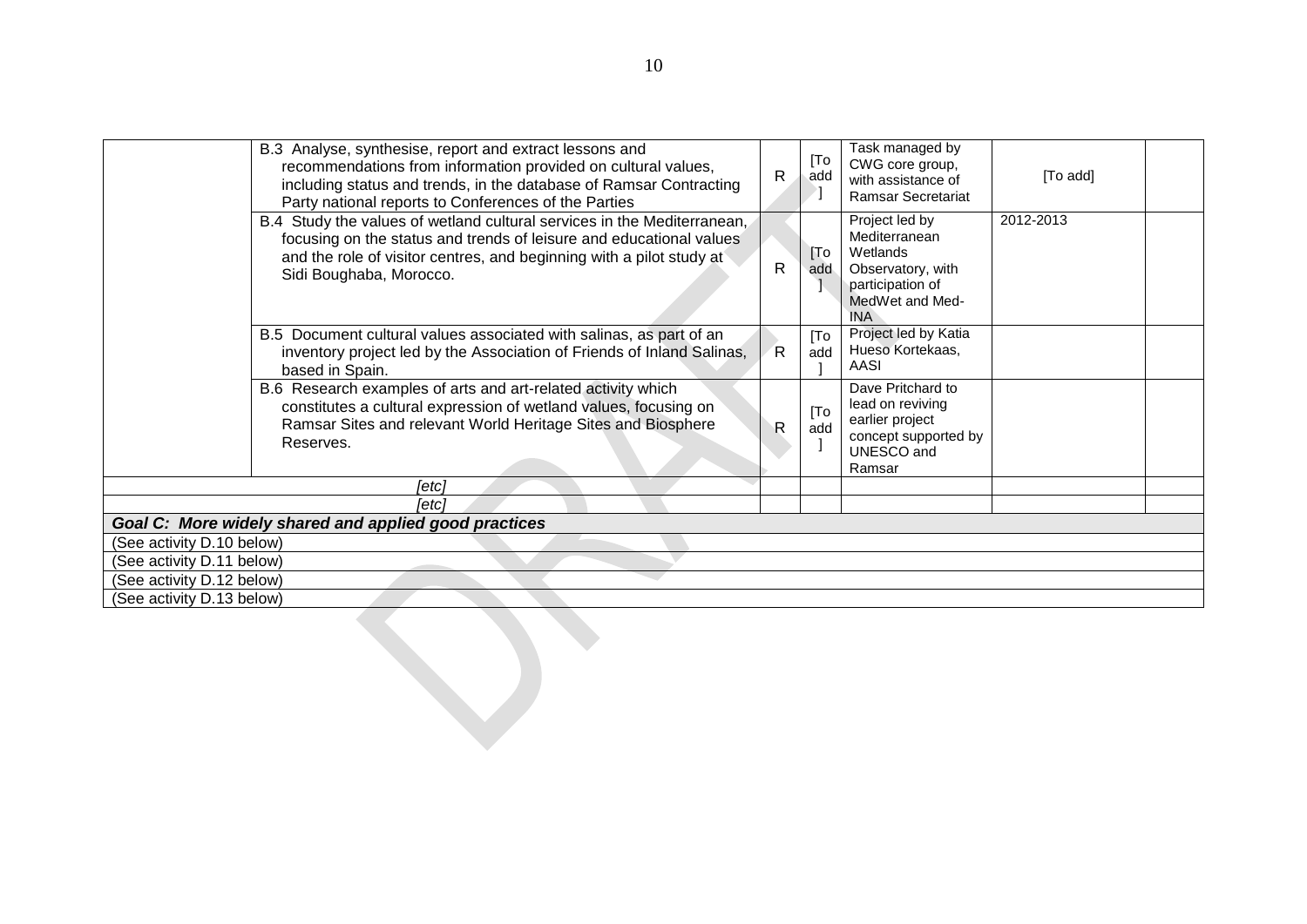| Programmatic | C.1 Provide support to Ramsar Contracting Parties, wetland managers and others in<br>implementing Ramsar Resolutions VIII.19 and IX.21, and the Ramsar Culture<br>Guidance document. Depending on the circumstances this may draw in particular<br>on activities under Goal B above and may include:<br>Advice on the recognition of cultural values relating to wetlands in national<br>legislation and policy;<br>Support for the inclusion of information on cultural values in Ramsar<br>Information Sheets (RIS) for the designation of new Wetlands of International<br>Importance or when updating the RIS of existing Ramsar sites;<br>Support for the inclusion of cultural aspects in the design and implementation<br>of wetland management plans;<br>Support for educational and training activities with regard to the cultural values<br>of wetlands;<br>Advice on methods for assessing and communicating the value of cultural<br>ecosystem services in wetlands;<br>Support in setting and implementing coherent management objectives for sites<br>of importance under both Ramsar and (eg) World Heritage;<br>Development of tips on conflict-resolution in relation to cultural values (linked<br>as appropriate to relevant aspects of the Ramsar guidance on local<br>communities' and indigenous people's participation in the management of<br>wetlands);<br>Development of model clauses and templates for provisions on protection of<br>wetland cultural values for management plans, laws, policies etc;<br>Advice on documenting and reporting cultural issues in a Ramsar context (eg<br>Ramsar site data; Party national reports, streamlining information management<br>across different MEAs);<br>Guidance on sources of information, advice, support and funding. | A       | [To<br>add | [To add]<br>[Will include support<br>and advice<br>developed through<br>the partnership<br>collaborations<br>described under Goal<br>D below, for example<br>with UNESCO World<br>Heritage Centre] | Ongoing, on request<br>and opportunistic |  |
|--------------|-----------------------------------------------------------------------------------------------------------------------------------------------------------------------------------------------------------------------------------------------------------------------------------------------------------------------------------------------------------------------------------------------------------------------------------------------------------------------------------------------------------------------------------------------------------------------------------------------------------------------------------------------------------------------------------------------------------------------------------------------------------------------------------------------------------------------------------------------------------------------------------------------------------------------------------------------------------------------------------------------------------------------------------------------------------------------------------------------------------------------------------------------------------------------------------------------------------------------------------------------------------------------------------------------------------------------------------------------------------------------------------------------------------------------------------------------------------------------------------------------------------------------------------------------------------------------------------------------------------------------------------------------------------------------------------------------------------------------------------------------------------------------------------------------------|---------|------------|----------------------------------------------------------------------------------------------------------------------------------------------------------------------------------------------------|------------------------------------------|--|
|              | C.2 Provide support and advice on wetlands-culture issues for cultural practitioners.                                                                                                                                                                                                                                                                                                                                                                                                                                                                                                                                                                                                                                                                                                                                                                                                                                                                                                                                                                                                                                                                                                                                                                                                                                                                                                                                                                                                                                                                                                                                                                                                                                                                                                               | A       | [To<br>add | [To add]<br>[In particular will<br>feature collaborative<br>input from World<br>Heritage Centre]                                                                                                   | Ongoing, on request<br>and opportunistic |  |
| o o d<br>o o | C.3 Undertake an analysis of user needs for support in implementing<br>Ramsar Resolutions VIII.19 and IX.21 (aiming to distinguish real<br>needs and gaps from expressed demand). Use the findings in                                                                                                                                                                                                                                                                                                                                                                                                                                                                                                                                                                                                                                                                                                                                                                                                                                                                                                                                                                                                                                                                                                                                                                                                                                                                                                                                                                                                                                                                                                                                                                                               | R/<br>M | [To<br>add | [To add]                                                                                                                                                                                           | [To add]                                 |  |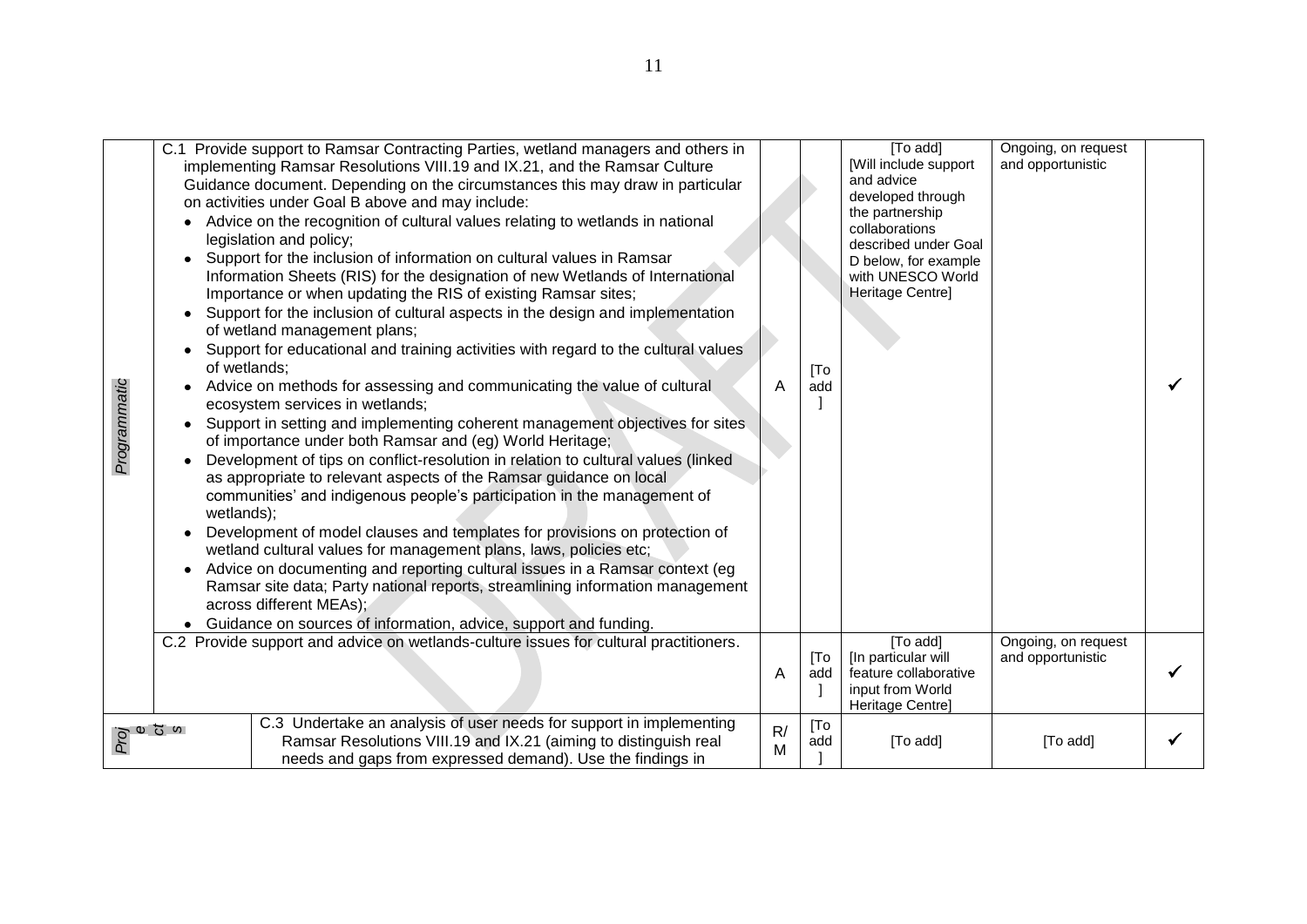| targeting other efforts under this Plan, and as appropriate as a<br>baseline for future assessments of progress, in particular<br>concerning those aspects relating to strengthening national<br>capacity.                                                                                                              |                    |                                                      |                                                                                                                                                      |                                                                                                                                     |  |
|-------------------------------------------------------------------------------------------------------------------------------------------------------------------------------------------------------------------------------------------------------------------------------------------------------------------------|--------------------|------------------------------------------------------|------------------------------------------------------------------------------------------------------------------------------------------------------|-------------------------------------------------------------------------------------------------------------------------------------|--|
| C.4 Investigate scope for producing a simple user's guide to Ramsar<br>guidance on cultural issues, or on the Ramsar Convention as a<br>whole, aimed for example at National Focal Points for the World<br>Heritage Convention, National UNESCO Commissions, custodians<br>of individual World Heritage properties etc. | C/<br>A            | [T <sub>o</sub> ]<br>add                             | [To add]<br>[In particular will<br>feature collaborative<br>input from World<br>Heritage Centre]                                                     | [To add]<br>To include, among<br>others, a delivery<br>date for dissemination<br>at World Heritage<br>Committee meeting in<br>2016] |  |
| C.5 Study and promote lessons learned concerning the role of cultural<br>values in wetland restoration, using three case examples in the<br>Mediterranean (Karla Lake, Greece; Larnaca Lagoon, Cyprus; Lake<br>of Tunis; Tunisia).                                                                                      | R/<br>C            | [To<br>add                                           | Project led by Med-<br>INA, with MedWet<br>contribution                                                                                              | Project duration<br>2011-2013                                                                                                       |  |
| C.6 Study the relationship between wetland ecosystem management<br>and delivery of ecosystem services, including cultural services,<br>based on the case examples of the Hula, Israel, and the Camargue,<br>France                                                                                                      | R                  | (Alr<br>ead<br>y<br>sep<br>ara<br>tely<br>fun<br>ded | PhD research project<br>by Emmanuelle<br>Cohen-Sacham,<br><b>Israel</b>                                                                              | To complete in 2012                                                                                                                 |  |
| C.7 Map the geographical relationships between traditionally protected<br>"hima" areas in Middle-Eastern countries and important wetland<br>sites, beginning with Lebanon and Jordan, and raise awareness of<br>the role of this traditional practice in protection of these areas.                                     | R                  | [To<br>add                                           | Project [to be?] led<br>by Assad Serhal,<br>Society for the<br><b>Protection of Nature</b><br>in Lebanon, with<br>support from<br>MedWet Secretariat | [To add]                                                                                                                            |  |
| C.8 Review the Communication, Education, Participation and<br>Awareness (CEPA) programmes of Ramsar and MedWet to assess<br>relevant content on cultural issues, and make recommendations<br>concerning opportunities and gaps.                                                                                         | R/<br>$\mathsf{C}$ | [To<br>add                                           | [To add]                                                                                                                                             | [To add]                                                                                                                            |  |
| [etc]                                                                                                                                                                                                                                                                                                                   |                    |                                                      |                                                                                                                                                      |                                                                                                                                     |  |
| [etc]                                                                                                                                                                                                                                                                                                                   |                    |                                                      |                                                                                                                                                      |                                                                                                                                     |  |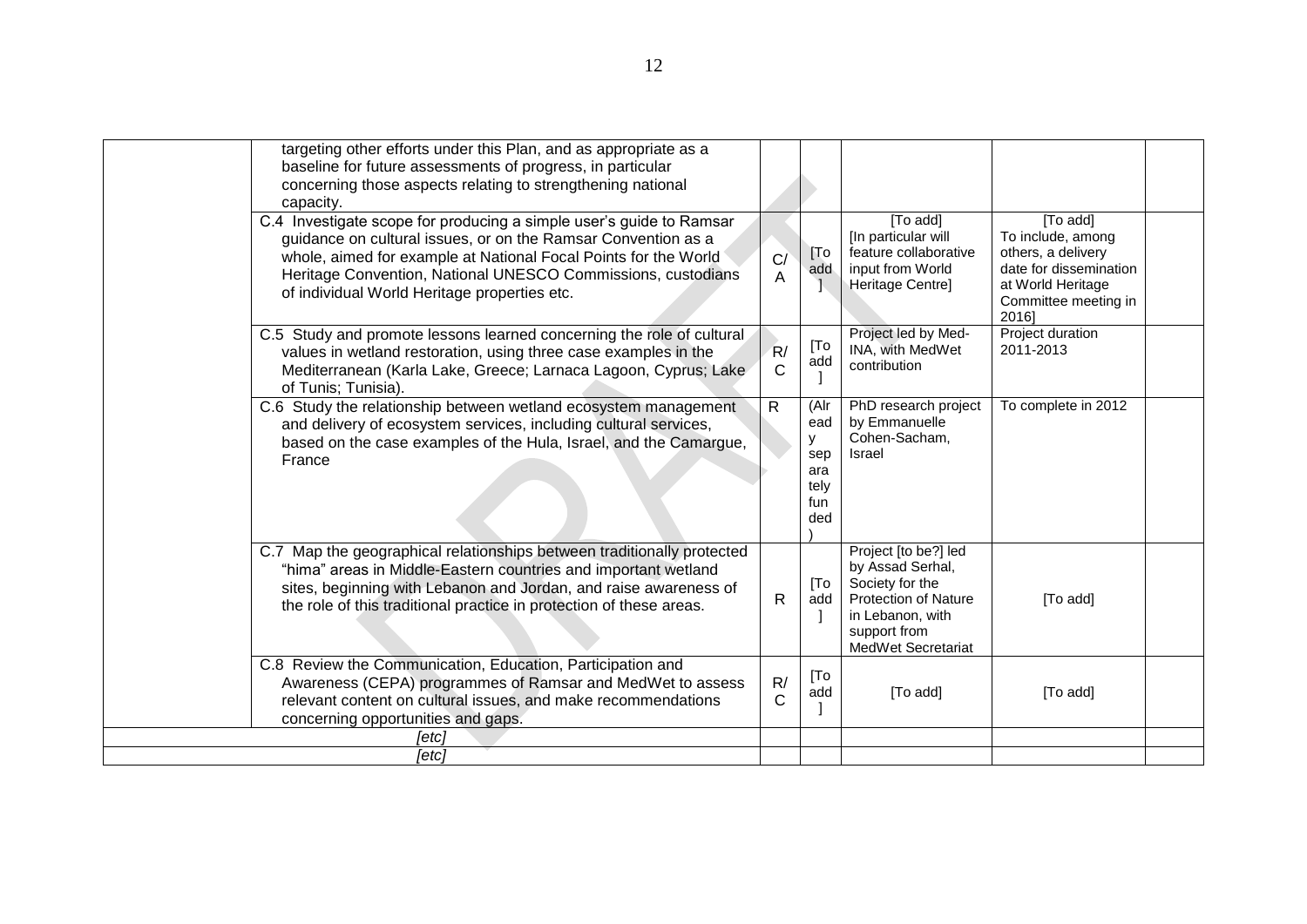|              | <b>Goal D: Enhanced partnerships</b>                                                                                                                                                                                                                                                                                                                                                                                                                                                                                                                                                                                                                                                                                                                                                                                                                                                                                                                                                                                                                                                                                                                             |               |                          |          |                                                                                                                                                                                                                                    |   |
|--------------|------------------------------------------------------------------------------------------------------------------------------------------------------------------------------------------------------------------------------------------------------------------------------------------------------------------------------------------------------------------------------------------------------------------------------------------------------------------------------------------------------------------------------------------------------------------------------------------------------------------------------------------------------------------------------------------------------------------------------------------------------------------------------------------------------------------------------------------------------------------------------------------------------------------------------------------------------------------------------------------------------------------------------------------------------------------------------------------------------------------------------------------------------------------|---------------|--------------------------|----------|------------------------------------------------------------------------------------------------------------------------------------------------------------------------------------------------------------------------------------|---|
|              | (See activity C.2 above)                                                                                                                                                                                                                                                                                                                                                                                                                                                                                                                                                                                                                                                                                                                                                                                                                                                                                                                                                                                                                                                                                                                                         |               |                          |          |                                                                                                                                                                                                                                    |   |
|              | (See activity C.4 above)                                                                                                                                                                                                                                                                                                                                                                                                                                                                                                                                                                                                                                                                                                                                                                                                                                                                                                                                                                                                                                                                                                                                         |               |                          |          |                                                                                                                                                                                                                                    |   |
|              | D.1 Share and make mutual contributions to relevant policy and other technical<br>documents between Ramsar and UNESCO, in particular those drafted for<br>decision-making meetings.                                                                                                                                                                                                                                                                                                                                                                                                                                                                                                                                                                                                                                                                                                                                                                                                                                                                                                                                                                              | A             | [T <sub>o</sub> ]<br>add | [To add] | Ongoing; whenever<br>relevant documents<br>are drafted                                                                                                                                                                             | ✓ |
| Programmatic | D.2 Update and maintain lists of wetland sites having overlapping designations as<br>Ramsar Sites, World Heritage Sites and/or Biosphere Reserves, and present on<br>the respective organisations' websites with enhanced supporting information, eg<br>on extent of overlap. (This links also with awareness-raising activities under Goal<br>C above). Although an on-going programmatic activity, this could begin with:<br>an information note on the status of the different website information sources.<br>on this, mentioning any obvious new additions from recently-designated sites;<br>an expression of intent concerning the way in which this kind of information<br>should be maintained in future;<br>some proposals for how case study and experience-exchange material might<br>be piloted with one or two examples that would be relatively well-placed ones<br>to try;<br>comments on other useful associated steps, such as ways of identifying and<br>linking more strongly the primary contacts at site level in authorities with<br>responsibility under the respective Conventions for cultural and ecological<br>matters respectively. | R/<br>C/<br>M | [To<br>add               | [To add] | Situation summary<br>and statement of<br>intent by autumn<br>2012; major update<br>exercise by end 2012;<br>then ongoing list and<br>website updating<br>thereafter (with<br>periodic cross-check<br>eg each June and<br>December) |   |
|              | D.3 Hold an annual Ramsar-UNESCO liaison meeting at which the implementation<br>of this Plan (and the cooperation agreement referred to above) are reviewed.                                                                                                                                                                                                                                                                                                                                                                                                                                                                                                                                                                                                                                                                                                                                                                                                                                                                                                                                                                                                     | М             | [T <sub>O</sub> ]<br>add | [To add] | Once each year,<br>currently foreseen for<br>Feb or March; but at<br>least electronic liaison<br>in Sept/Oct would<br>also be useful to take<br>account of outcomes<br>of WH Committee in<br>June/July each year                   | ✓ |
|              | D.4 Report to relevant global governing bodies of Ramsar and UNESCO, and to<br>regional processes where appropriate, on progress with activities under this plan<br>and on proposals for the future.                                                                                                                                                                                                                                                                                                                                                                                                                                                                                                                                                                                                                                                                                                                                                                                                                                                                                                                                                             | м             | [T <sub>o</sub> ]<br>add | [To add] | Ongoing, whenever<br>relevant meetings<br>take place/reports are<br>compiled [Calendar<br>for the four years to<br>be constructed]                                                                                                 |   |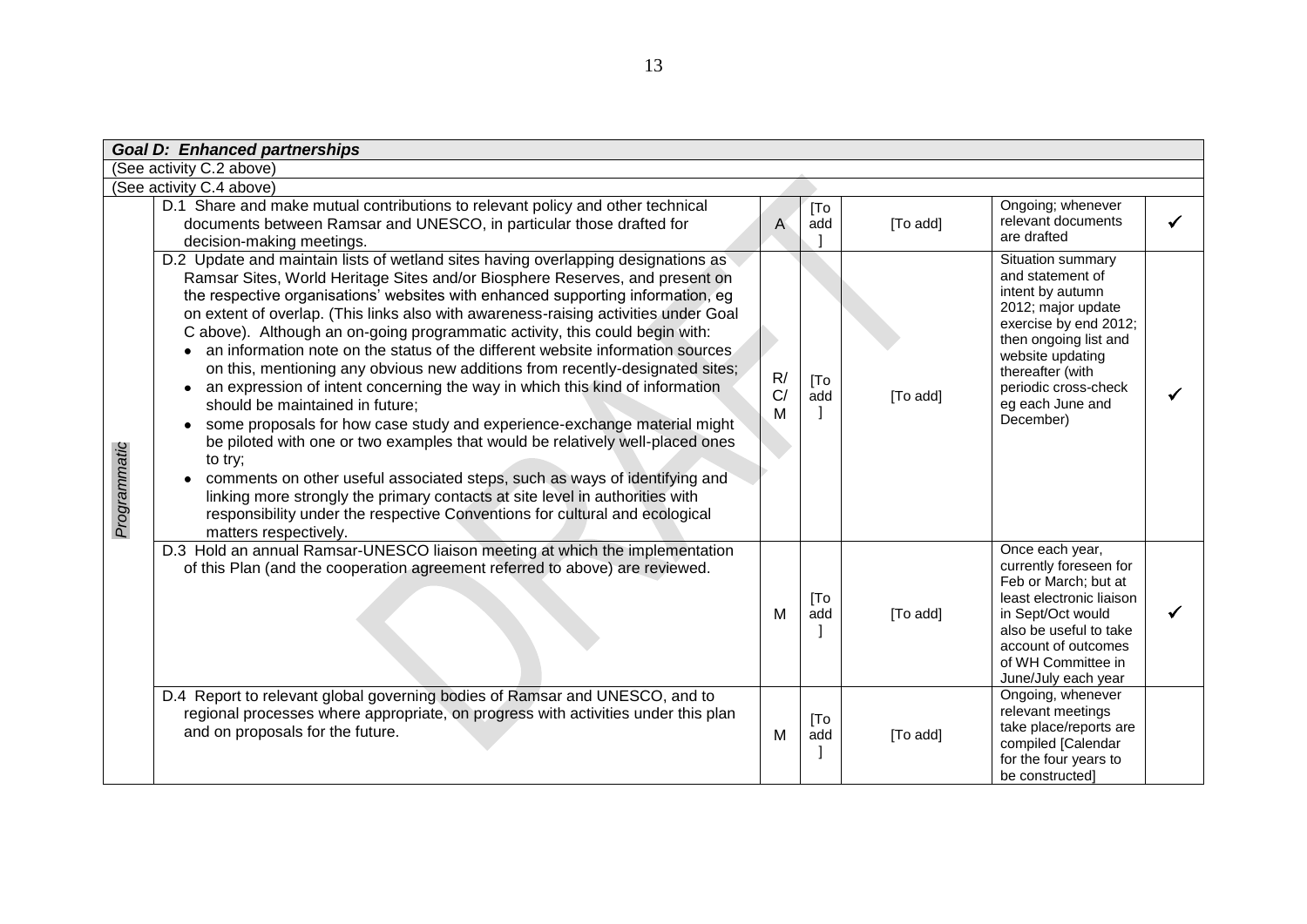|          | D.5 Further develop the roster of relevant projects and action commitments initiated<br>at the Agadir Symposium on Water and Wetlands in the Mediterranean, February<br>2012 (= the "Agadir Commitments", plus the additional suggestions from<br>Workshop 4 at the Symposium).                                                                                                                                                                                                                                                                                                                                | M                  | [To<br>add               | To be led by the<br>MedWet Secretariat<br>and the MedWet<br>Culture Network, with<br>input from<br>MedWet/Com<br>members                                                                | Initial re-<br>presentation/expansio<br>n of<br>roster/Commitments<br>in autumn 2012; then<br>ongoing use and<br>updating thereafter,<br>and reporting on<br>progress to<br>MedWet/Com and<br>other relevant<br>governance fora at<br>least once per year |  |
|----------|----------------------------------------------------------------------------------------------------------------------------------------------------------------------------------------------------------------------------------------------------------------------------------------------------------------------------------------------------------------------------------------------------------------------------------------------------------------------------------------------------------------------------------------------------------------------------------------------------------------|--------------------|--------------------------|-----------------------------------------------------------------------------------------------------------------------------------------------------------------------------------------|-----------------------------------------------------------------------------------------------------------------------------------------------------------------------------------------------------------------------------------------------------------|--|
|          | D.6 Monitor and follow up as appropriate the implementation of other actions agreed<br>at the Agadir Symposium on Water and Wetlands in the Mediterranean, February<br>2012.                                                                                                                                                                                                                                                                                                                                                                                                                                   | м                  | [To<br>add               | [To add]                                                                                                                                                                                | [To add]                                                                                                                                                                                                                                                  |  |
|          | D.7 Maintain active liaison with the IUCN Specialist Group on Cultural & Spiritual<br>Values of Protected Areas (CSVPA), including seeking to develop the Group's<br>tentative plans to broaden its project work beyond sacred sites and spiritual values<br>to culture and conservation more generally.                                                                                                                                                                                                                                                                                                       | M/<br>$\mathsf{C}$ | [To<br>add               | Dave Pritchard and<br>Thymio Papayannis,<br>working with Rob<br>Wild and Bas<br>Verschuuren (=<br>members of CSVPA),<br>in conjunction with<br>Mark Infield of FFI                      | Ongoing; and specific<br>effort to revive<br>broader culture<br>agenda by end 2012                                                                                                                                                                        |  |
|          | D.8 Maintain links as appropriate with the work of the Ramsar Scientific & Technical<br><b>Review Panel</b>                                                                                                                                                                                                                                                                                                                                                                                                                                                                                                    | M                  | [T <sub>O</sub> ]<br>add | Dave Pritchard to<br>lead                                                                                                                                                               | Ongoing                                                                                                                                                                                                                                                   |  |
| Projects | D.9 Update and extend the 1999 Ramsar-World Heritage Centre<br>Memorandum of Understanding to add reference to key areas of<br>cooperation on culture and wetlands, including reference to this<br>Strategic Action Plan on Ramsar and Culture. If necessary, draw up<br>and sign a more specific cooperation agreement with World<br>Heritage Centre for joint implementation of relevant aspects of this<br>Plan. Link with/extend from the "Indicative World Heritage and<br>Ramsar Secretariats workplan for mutual cooperation" produced<br>following a meeting of the two Secretariats in February 2012. | M                  | [To<br>add               | <b>WHC and Ramsar</b><br>Secretariat, with<br>CWG input. Marc<br>Patry and WH and<br>Claudia Fenerol at<br>Ramsar are the<br>nominated focal<br>points for<br>cooperation<br>generally. | [To add]                                                                                                                                                                                                                                                  |  |
|          | D.10 Develop demonstration initiatives at a selection of jointly<br>designated sites.                                                                                                                                                                                                                                                                                                                                                                                                                                                                                                                          | R/<br>C            | [To<br>add               | [To add]                                                                                                                                                                                | [To add]                                                                                                                                                                                                                                                  |  |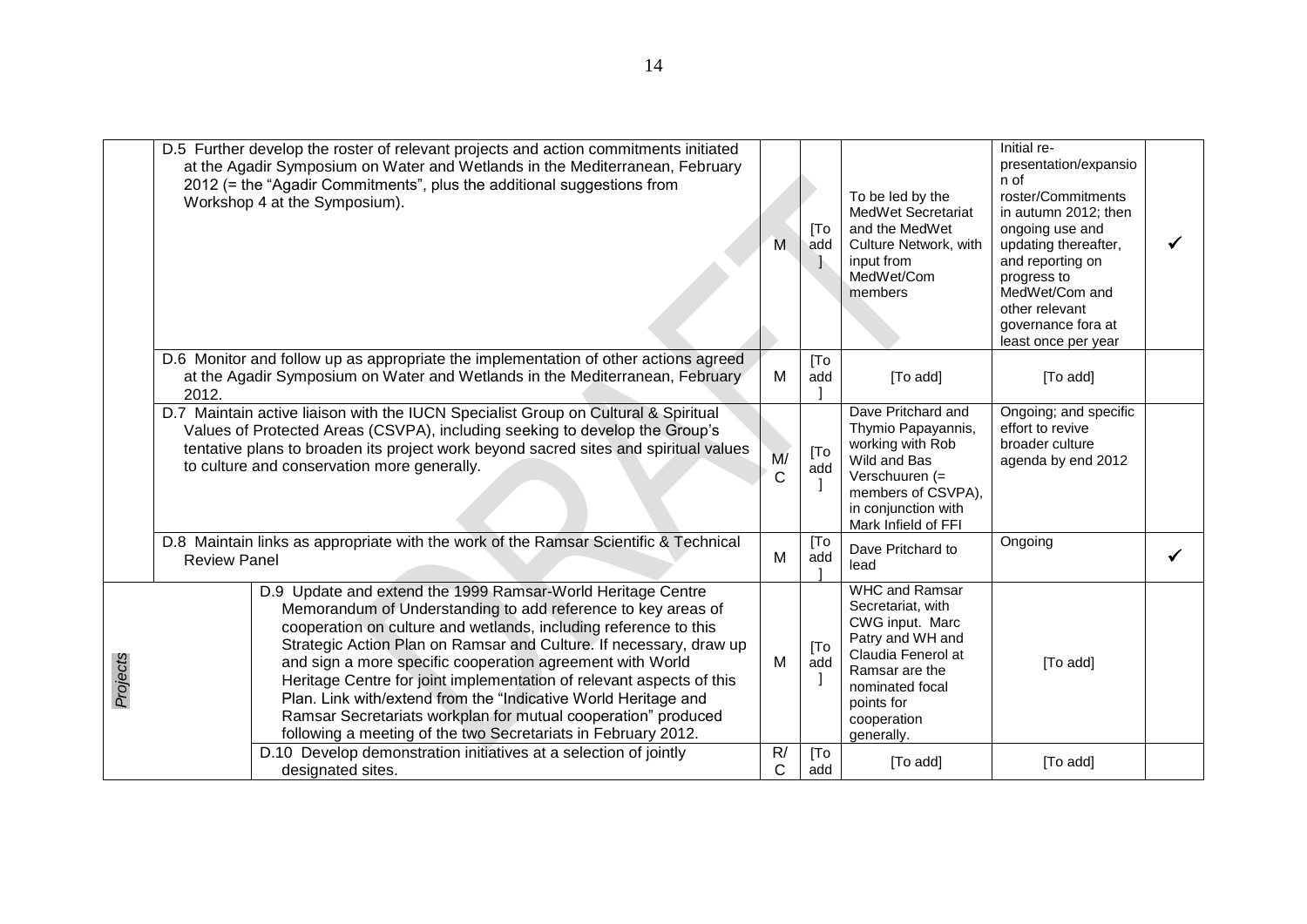|              |                                       | D.11 Publish a short report on shared values and coordinated<br>management approaches in respect of jointly designated sites.<br>Disseminate in various ways, including at international meetings on<br>relevant topics organised by other bodies. (This links also with<br>awareness-raising activities under Goal C above). | C       | [T <sub>o</sub> ]<br>add | [To add]                                                                   | [To add]                                                                                                                                                       |  |
|--------------|---------------------------------------|-------------------------------------------------------------------------------------------------------------------------------------------------------------------------------------------------------------------------------------------------------------------------------------------------------------------------------|---------|--------------------------|----------------------------------------------------------------------------|----------------------------------------------------------------------------------------------------------------------------------------------------------------|--|
|              |                                       | D.12 Document specific case studies of shared values and<br>coordinated management approaches in respect of jointly<br>designated sites. Disseminate in various ways, including at<br>international meetings on relevant topics organised by other bodies.                                                                    | C       | [To]<br>add              | [To add]                                                                   | [To add]                                                                                                                                                       |  |
|              |                                       | D.13 Convene [a] joint workshop[s] and or side-event[s] in an<br>appropriate context to showcase aspects of the collaboration<br>undertaken under Goal 4 of this Plan.                                                                                                                                                        | C/<br>A | [To<br>add               | [To add]                                                                   | [To add]                                                                                                                                                       |  |
|              |                                       | D.14 Investigate the scope for giving higher profile to cultural issues in<br>Wetland Link International, the World Wetland Network and the<br><b>World Wetland Globe Awards</b>                                                                                                                                              | A       | [To<br>add               | Offer made by Chris<br>Rostron, WWT - to<br>be prompted by<br>Ramsar CWG   | [To add]                                                                                                                                                       |  |
|              |                                       | D.15 Investigate the scope for collaboration and cross-fertilisation on<br>this Plan with the Sacred Natural Sites and Delos Initiatives, within<br>the framework of IUCN.                                                                                                                                                    | A       | [To<br>add               | Thymio Papayannis<br>to lead                                               | [To add]                                                                                                                                                       |  |
|              |                                       | D.16 Investigate and assess systematically the scope and<br>opportunities for cooperation with the other bodies and processes<br>named in paragraph 13 of Resolution VIII.19, and produce<br>recommendations.                                                                                                                 | M/<br>A | [To<br>add               | [To add]<br>[ - and Liaise with<br>Claudia Fenerol,<br>Ramsar Secretariat] | [To add]                                                                                                                                                       |  |
|              |                                       | [etc]                                                                                                                                                                                                                                                                                                                         |         |                          |                                                                            |                                                                                                                                                                |  |
|              |                                       | [etc]                                                                                                                                                                                                                                                                                                                         |         |                          |                                                                            |                                                                                                                                                                |  |
|              | <b>Goal E: Effective coordination</b> |                                                                                                                                                                                                                                                                                                                               |         |                          |                                                                            |                                                                                                                                                                |  |
|              | (See activity D.3 above)              |                                                                                                                                                                                                                                                                                                                               |         |                          |                                                                            |                                                                                                                                                                |  |
| Programmatic | Network.                              | E.1 Set up and maintain a website/area of the Ramsar website for the Ramsar<br>Culture Network (RCN), and a suitable method for communicating with the                                                                                                                                                                        | С       | [To<br>add               | [To add]                                                                   | Initial establishment<br>of website and<br>newsletter etc<br>process by March<br>2013, then<br>ongoing/periodic<br>maintenance/circulati<br>ons etc thereafter |  |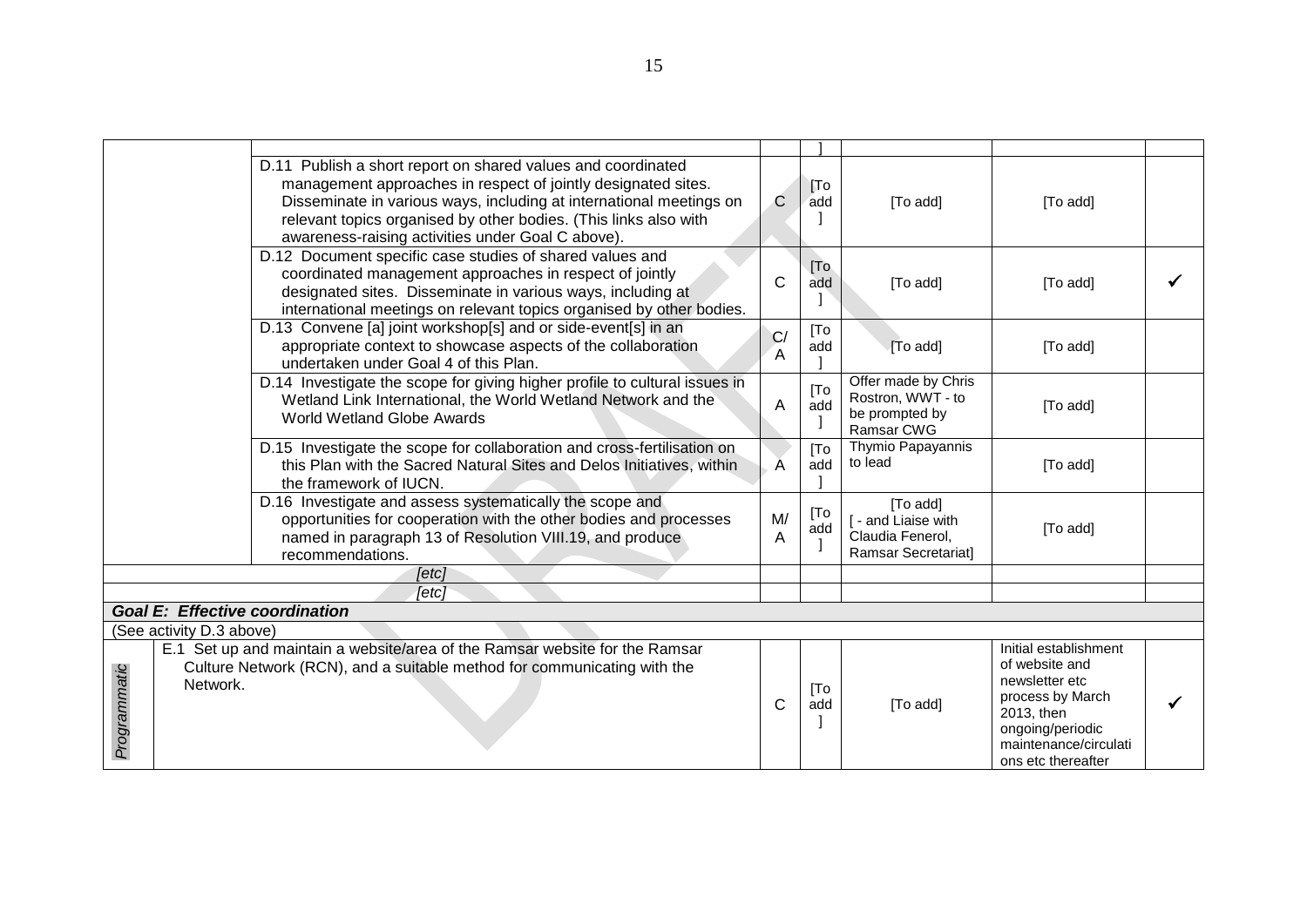|              | E.2 Investigate options for setting up and operating a wiki-space, Facebook page,<br>Basecamp site or other interactive web-based forum and document-sharing facility<br>for the Network.                                                                               | C                 | [To<br>add | [To add]                                                                                                                           | Review of options by<br>March 2013 then<br>ongoing operation of<br>chosen methods<br>thereafter                                                                                                         |  |
|--------------|-------------------------------------------------------------------------------------------------------------------------------------------------------------------------------------------------------------------------------------------------------------------------|-------------------|------------|------------------------------------------------------------------------------------------------------------------------------------|---------------------------------------------------------------------------------------------------------------------------------------------------------------------------------------------------------|--|
|              | E.3 Provide servicing for the Network in other ways as required                                                                                                                                                                                                         | M/<br>$\mathbf C$ | [To<br>add | [To add]                                                                                                                           | Ongoing and on<br>request                                                                                                                                                                               |  |
|              | E.4 Raise funds, both for ongoing coordination of the implementation of this Action<br>Plan and the coordination of the Network, and for more time-limited specific<br>initiatives.                                                                                     | M                 | [To<br>add | Relationship with<br><b>MAVA Foundation</b><br>hopefully to continue;<br>and additional new<br>supporters also to be<br>identified | Ongoing and as<br>required; timeframe in<br>some cases will need<br>to mesh with funder<br>cycles                                                                                                       |  |
|              | E.5 Develop concepts and proposals for projects and other specific initiatives in<br>support of the implementation of this Action Plan.                                                                                                                                 | M                 | [To<br>add | CWG core group                                                                                                                     | Ongoing and as<br>required; timeframe in<br>some cases will need<br>to mesh with funder<br>cycles                                                                                                       |  |
|              | E.6 Keep the Ramsar Resolutions VIII.19 and IX.21 and the Ramsar Culture<br>Guidance document under review, and develop proposals as necessary for their<br>further updating.                                                                                           | $\overline{A}$    | [To<br>add | CWG core group                                                                                                                     | Ongoing, using eg<br>conference<br>opportunities as<br>appropriate, and<br>systematic check at<br>least once per year                                                                                   |  |
|              | E.7 Monitor and report on the implementation of this Strategic Action Plan, to the<br>Ramsar Standing Committee in the first instance, and to other interested parties<br>as appropriate.                                                                               | м                 | [To<br>add | CWG core group                                                                                                                     | [Regular monitoring]<br>schedule to be<br>determined; reporting<br>schedule to be<br>determined taking<br>account of SC<br>meeting dates but<br>may alternatively be<br>undertaken<br>intersessionally] |  |
| Project<br>s | E.8 Re-launch the Ramsar Culture Working Group as a Ramsar<br>Culture Network (RCN), by re-scoping its membership and terms of<br>reference (based on confirmed interest and commitment), mobilising<br>renewed interest, inviting broader participation, and setting a | M                 | [To<br>add | Thymio Papayannis<br>& Dave Pritchard,<br>with Tobias Salathé<br>as Ramsar                                                         | Work to complete by<br>end 2012 for launch<br>of RCN in January<br>2013                                                                                                                                 |  |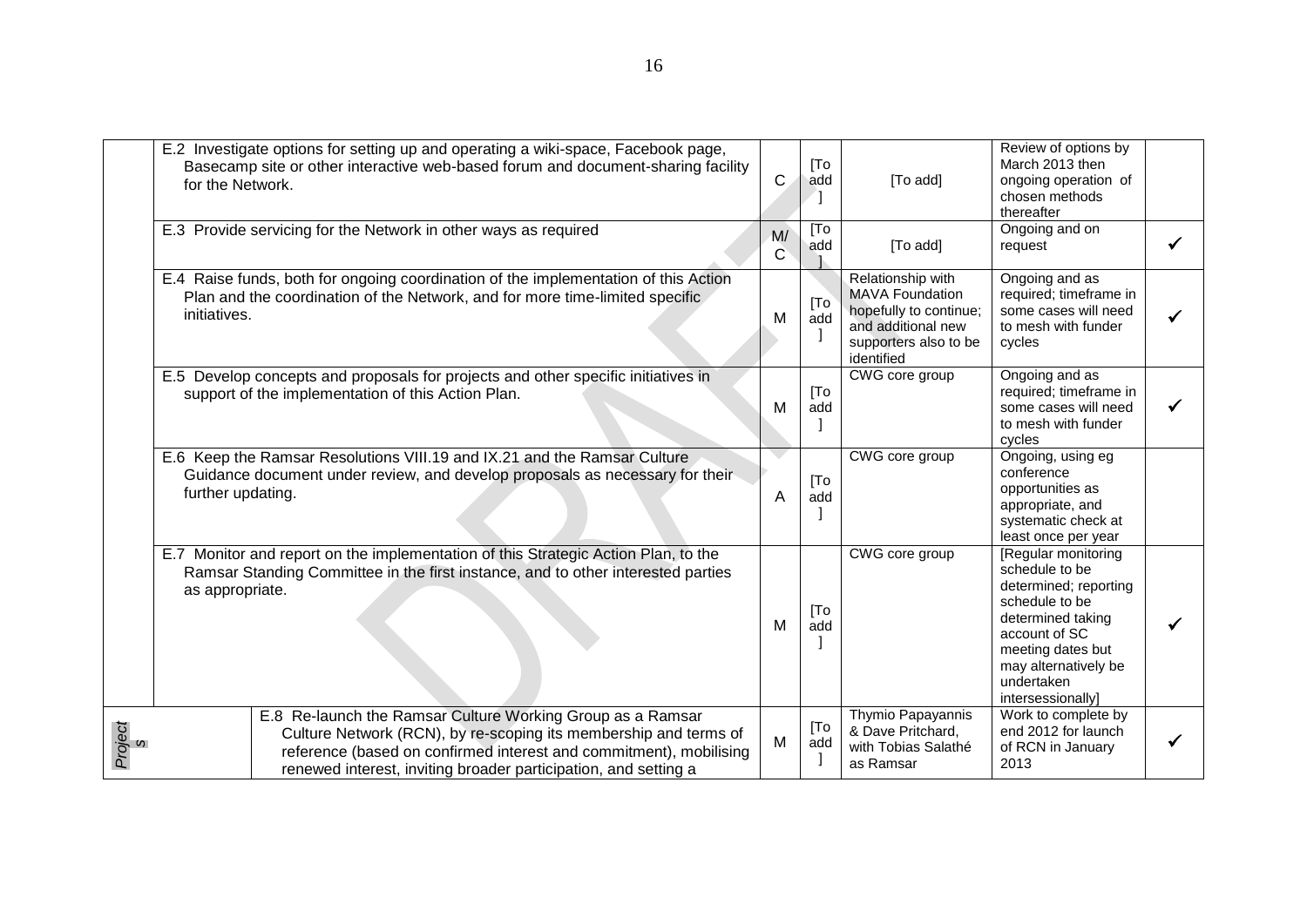| programme of activity centred on this Action Plan and including<br>external networking. Produce a working document on objectives<br>and modus operandi for the Network.                                                                                                                                                                  |               |            | Secretariat contact<br>point                                                                                       |          |  |
|------------------------------------------------------------------------------------------------------------------------------------------------------------------------------------------------------------------------------------------------------------------------------------------------------------------------------------------|---------------|------------|--------------------------------------------------------------------------------------------------------------------|----------|--|
| E.9 Set up a small governance structure/steering group for the Ramsar<br>Culture Network. Its functions will include giving leadership and<br>support for implementation of this Strategic Action Plan, and<br>coordination of Network messages/outputs to external processes<br>(global Convention meetings, other working groups etc). | Μ             | [To<br>add | Thymio Papayannis<br>& Dave Pritchard to<br>lead, with Tobias<br>Salathé as Ramsar<br>Secretariat contact<br>point | [To add] |  |
| E.10 Hold [a] workshop[s], probably at regional level, eg for experience<br>sharing, action planning and/or as a writing workshop, making use<br>as appropriate of opportunities to schedule these in<br>association/back-to-back with other meetings where relevant<br>individuals/organisations will be present.                       | M/<br>C/<br>A | [To<br>add | [To add]                                                                                                           | [To add] |  |
| [etc]                                                                                                                                                                                                                                                                                                                                    |               |            |                                                                                                                    |          |  |
| [etc]                                                                                                                                                                                                                                                                                                                                    |               |            |                                                                                                                    |          |  |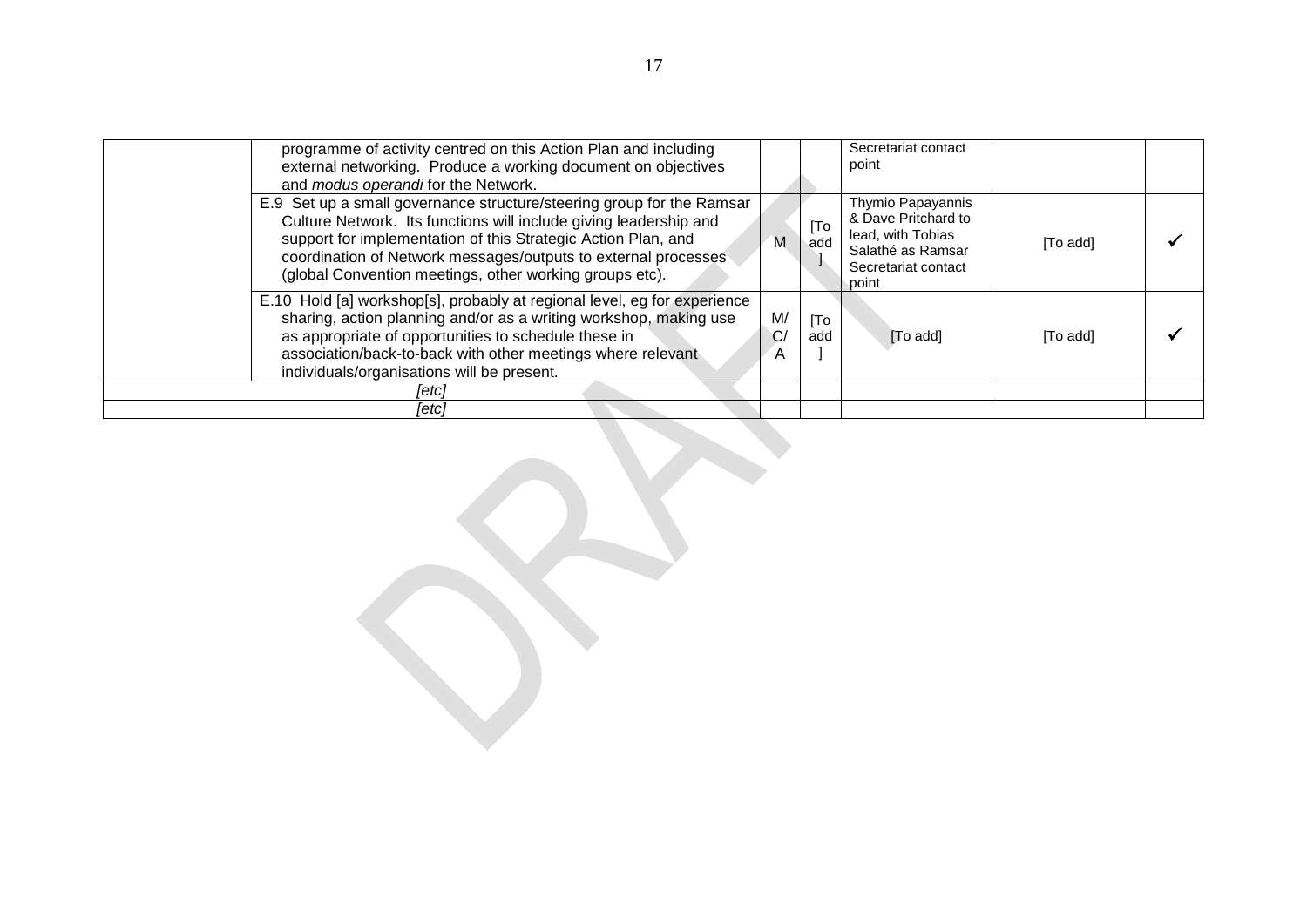## **7. Delivery mechanisms**

- 7.1 The activities described under Goal E in the table above provide for delivery of this Strategic Action Plan to be coordinated by the Steering Group of a relaunched Ramsar Culture Network, supported by the wider Network itself as appropriate. Much of the delivery will also occur though (and depend upon) the effective operation of partnership arrangements described in the actions under Goal D. Other responsibilities are identified in the relevant column of the table. Funding will be a key determinant of delivery in many cases: this is addressed in section 8 below.
- 7.2 Where known, activity timeframes have been indicated in the relevant column of the table above. These will form the basis for annual work plans to be presented separately. An indicative summary of the position as it is known at the time of the next iteration of this document will be given in the form shown in Annex 1.
- 7.3 Where appropriate, risk assessments, performance indicators and other monitoring and evaluation parameters will be elaborated further too. In the case of any distinct externally-funded projects this will follow the requirements of funders if applicable. Delivery of the Plan as a whole will be monitored by the RCN Steering Group, who will report on this in the first instance to the Ramsar Standing Committee.

# **8. Funding**

- 8.1 **Delivery of around 90% of this Plan is dependent on securing external funding**, as well as significant support in kind. Where funding is required for any given action, estimates will be worked up at the next drafting stage for inclusion in the relevant column of the table above. These will be elaborated in further detail and presented in separate budget documentation on a project basis where necessary, and profiled across the five years of the Plan. Budgets will initially be specified for the first year, and given in an indicative form for subsequent years. As the Plan rolls forward, greater budget detail will be developed for each successive year in turn.
- 8.2 A separate plan for fundraising (and for securing in-kind support) will also need to be developed. For certain more or less self-contained projects, support needs will be pursued by specific project-based funding applications. Several proposals may also be grouped in "portfolio" or "roster"-based approaches. In addition to such discrete projects, significant support of a more on-going programmatic nature will also need to be sought. Fundraising is identified as a distinct activity area in the table above, but in practice it will be a cross-cutting element in many other parts of this Plan.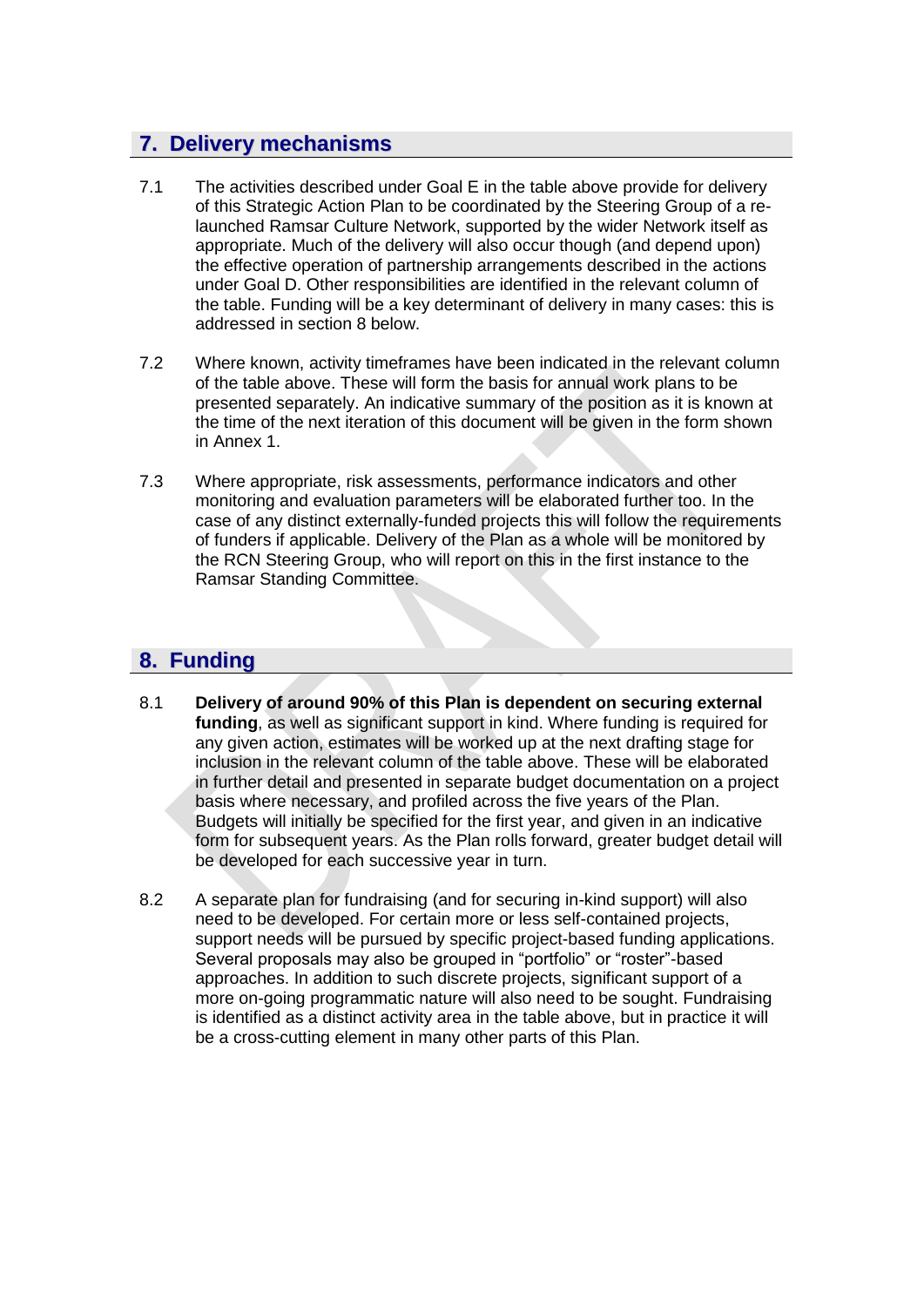## **9. Contact information**

- 9.1 Contact points for the overall management of this Strategic Action Plan are as follows:
	- (i) Thymio Papayannis 23 Voucourestiou Street, 106 71 Athens, Greece [thymiop@med-ina.org](mailto:thymiop@med-ina.org) Tel: +30 210 3600712 Fax: +30 210 3629338
	- (ii) Dave Pritchard 20 Burswell Avenue, Hexham, NE46 3JL, UK dep@dendros.org.uk Tel: +44 1434 608842
	- (iii) Tobias Salathé Ramsar Convention Secretariat Rue Mauverney 28, CH-1196 Gland, Switzerland [salathe@ramsar.org](mailto:salathe@ramsar.org) Tel: +41 22 999 0173 Fax: +41 22 999 0169

## **10. Further reading**

*[This section will contain a selected few key references rather than a long bibliography. To include for example the Ramsar Culture Guidance, the Med-INA publication on culture and wetlands in the Mediterranean, the Ramsar-WHC Memorandum of Cooperation, and a link to the Ramsar culture web-pages at [http://www.ramsar.org/cda/en/ramsar-activities-culture/main/ramsar/1-63-](http://www.ramsar.org/cda/en/ramsar-activities-culture/main/ramsar/1-63-412_4000_0__) [412\\_4000\\_0\\_\\_](http://www.ramsar.org/cda/en/ramsar-activities-culture/main/ramsar/1-63-412_4000_0__) (which need updating)]*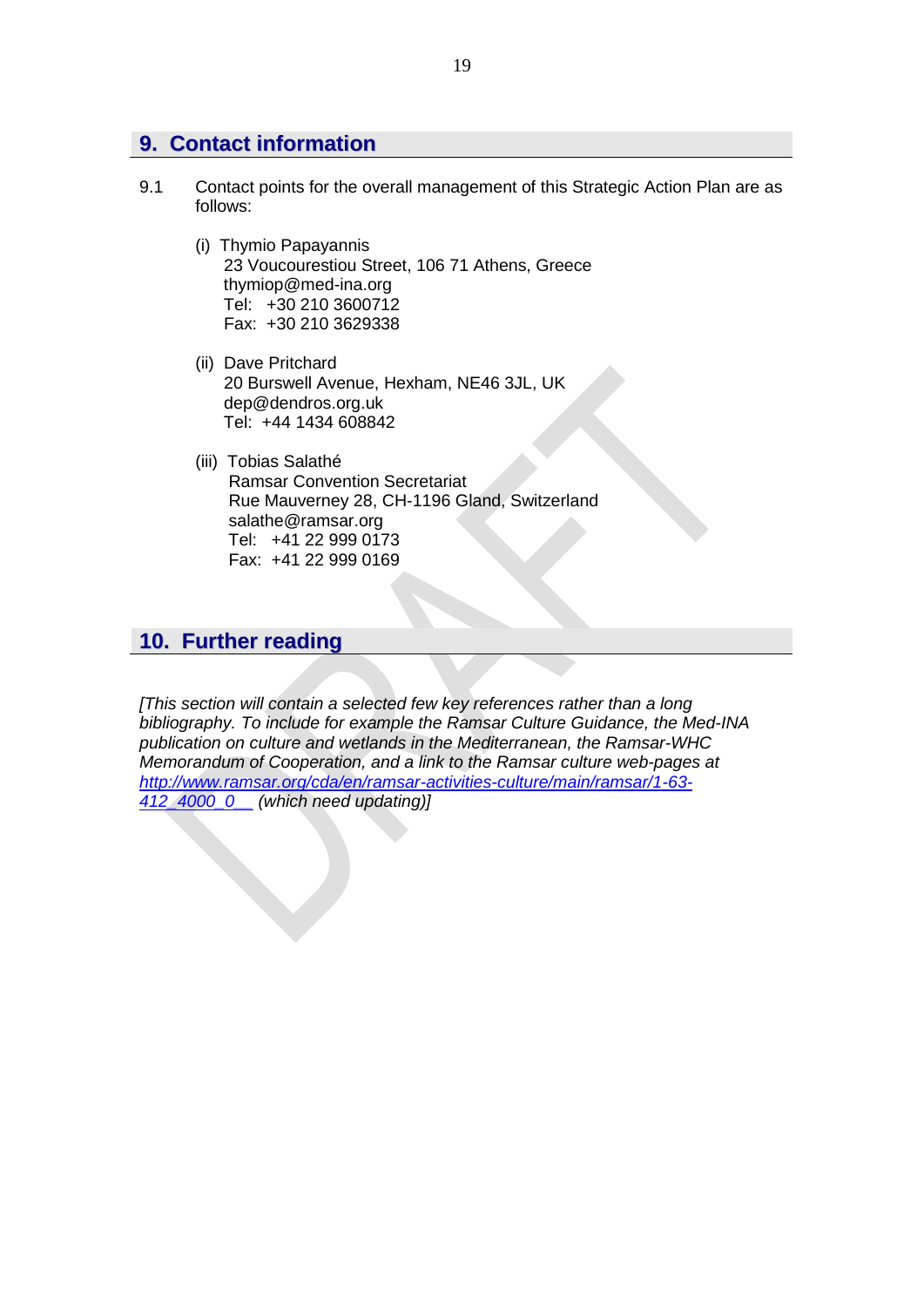# **Annex 1 Indicative summary of annual work plan**

(For explanation see section 7 on delivery mechanisms).

*[To be populated later, by shaded bars across the relevant time-period for each activity, where known]*

| <b>Activity</b> | 2012 |    | 2013 |    |    |    | 2014           |                |    |    | 2015 |                |    |                | 2016 |                |    |    |
|-----------------|------|----|------|----|----|----|----------------|----------------|----|----|------|----------------|----|----------------|------|----------------|----|----|
|                 | Q3   | Q4 | Q1   | Q2 | Q3 | Q4 | Q <sub>1</sub> | Q <sub>2</sub> | Q3 | Q4 | Q1   | Q <sub>2</sub> | Q3 | Q <sub>4</sub> | Q1   | Q <sub>2</sub> | Q3 | Q4 |
| A.1             |      |    |      |    |    |    |                |                |    |    |      |                |    |                |      |                |    |    |
| A.2             |      |    |      |    |    |    |                |                |    |    |      |                |    |                |      |                |    |    |
| B.1             |      |    |      |    |    |    |                |                |    |    |      |                |    |                |      |                |    |    |
| B.2             |      |    |      |    |    |    |                |                |    |    |      |                |    |                |      |                |    |    |
| B.3             |      |    |      |    |    |    |                |                |    |    |      |                |    |                |      |                |    |    |
| B.4             |      |    |      |    |    |    |                |                |    |    |      |                |    |                |      |                |    |    |
| B.5             |      |    |      |    |    |    |                |                |    |    |      |                |    |                |      |                |    |    |
| B.6             |      |    |      |    |    |    |                |                |    |    |      |                |    |                |      |                |    |    |
| C.1             |      |    |      |    |    |    |                |                |    |    |      |                |    |                |      |                |    |    |
| C.2             |      |    |      |    |    |    |                |                |    |    |      |                |    |                |      |                |    |    |
| C.3             |      |    |      |    |    |    |                |                |    |    |      |                |    |                |      |                |    |    |
| C.4             |      |    |      |    |    |    |                |                |    |    |      |                |    |                |      |                |    |    |
| C.5             |      |    |      |    |    |    |                |                |    |    |      |                |    |                |      |                |    |    |
| [etc]           |      |    |      |    |    |    |                |                |    |    |      |                |    |                |      |                |    |    |

*[Add the remaining activity rows]*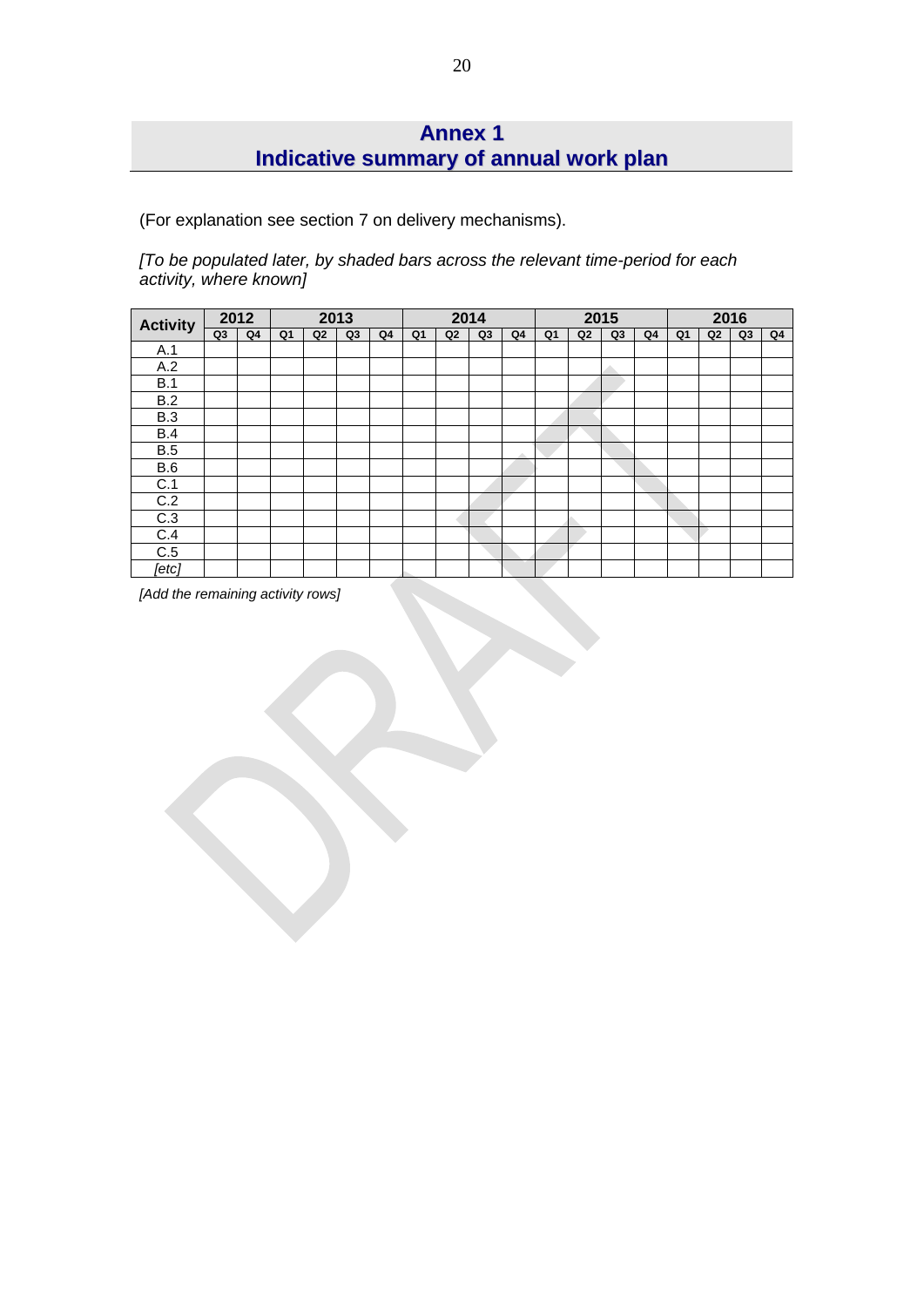## **Annex 2 Resolutions on culture adopted by the Ramsar Parties**

### **Resolution VIII.19**

*(adopted by the 8th Conference of the Contracting Parties, Valencia, Spain, 2002)*

### **Guiding principles for taking into account the cultural values of wetlands for the effective management of sites**

- 1. ACKNOWLEDGING that the ancient and intimate links of traditional societies to wetlands and water have given rise to important cultural values relevant to wetland conservation and wise use, which have been recognized in the diverse cosmologies of different civilizations and cultures throughout history;
- 2. FURTHER ACKNOWLEDGING that the specific physical features of wetlands have contributed to particular ways of managing traditional activities through structures, procedures, techniques and specially designed artefacts which are of great cultural significance;
- 3. RECOGNIZING that peoples' relations with wetlands have given rise to aspects of non-material culture, through folklore, music, mythology, oral traditions, customs, traditional knowledge and popular wisdom, and that their reflection can be found in social practices and the traditional forms of social organization for managing wetland resources, and especially water;
- 4. FURTHER RECOGNIZING that sustainable traditional uses of wetland resources have frequently created cultural landscapes of significant value to wetland conservation and wise use;
- 5. AWARE that the cultural values of wetlands have been and still are of great importance to societies living in wetlands and their surroundings, and constitute part of their identity; thus their loss may not only contribute to their alienation from wetlands, but also cause significant negative social and ecological impacts;
- 6. RECOGNIZING that cultural knowledge of wetlands constitutes a collective legacy for today's societies;
- 7. AWARE that most of the knowledge about practices, and practices themselves, of traditional wetland management in the diverse cultures have contributed to wetland conservation and wise use over millennia, and continue to contribute to it;
- 8. FURTHER AWARE that in addition to their spiritual dimension of this knowledge and other aspects of past wetland management, such values can be of considerable socio-economic importance, since they can be used as a resource for sustainable tourism and recreational activities and, through them, contribute to an increase of income and quality of life for the inhabitants;
- 9. CONSCIOUS of the fact that the adequate recognition of and support for cultural heritage, both material and non-material, is an indispensable component in any process for the sustainable use of wetland resources;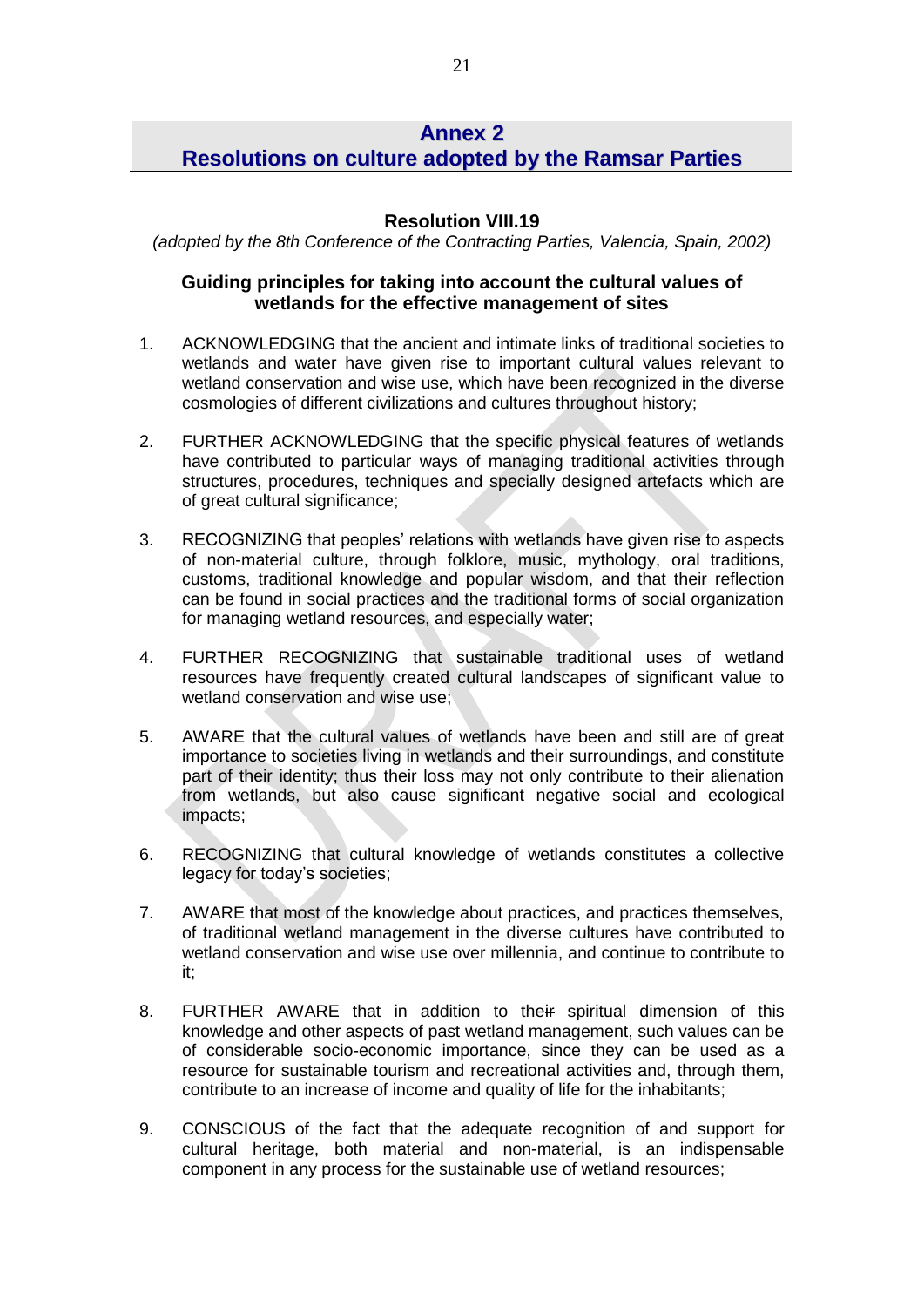- 10. RECOGNIZING that there are important weaknesses and gaps in the procedures and methods for identifying, valuing and protecting the cultural heritage of wetlands, as well as in defining and implementing policies related to them;
- 11. NOTING that the profound and rapid social and economic transformations that have taken place during recent decades have increasingly threatened the adequate preservation of the cultural heritage that is typical of wetlands in many parts of the world;
- 12. RECOGNIZING that there are various multilateral agreements and organizations that work to recognize and protect cultural values and relationships with ecosystems including wetlands;
- 13. ACKNOWLEDGING that the Ramsar Convention needs to work in cooperation with multilateral and regional agreements and other bodies addressing the need for resolute action to preserve the cultural heritage, including among others:
	- the Convention Concerning the Protection of the World Cultural and Natural Heritage (Paris, 1972);
	- the Call of Granada (1975) of the Council of Europe on Rural architecture  $\bullet$ and its landscape;
	- Recommendation 881 (1979) of the Parliamentary Assembly of the Council of Europe on Rural architecture heritage;
	- UNESCO's activities in the promotion of the conservation of cultural heritage:
	- the general principles for conservation proposed by the Vernacular Built Heritage Charter (Jerusalem, 1996), ratified by the XI General Assembly of the International Council of Monuments and Historical Sites (ICOMOS);
	- the various recommendations of the World Intellectual Property  $\bullet$ Organization (WIPO) for the protection, conservation, legal status, economic exploitation, and international protection of folklore;
	- the Convention on Biological Diversity, in particular concerning its Decision VI/10 of the Conference of the Contracting Parties on the *Outline of the composite report on the status and trends regarding the knowledge, innovations and practices of indigenous and local communities relevant to the conservation and sustainable use of biodiversity*, and the plan and timetable for its preparation; and on *Recommendations for the conduct of cultural, environmental and social impact assessment regarding developments proposed to take place on, or which are likely to impact on, sacred sites and on lands and waters traditionally occupied or used by indigenous and local communities*;
	- the European Landscape Convention (Florence, 2000);
	- the Convention concerning Indigenous and Tribal Peoples in Independent Countries (International Labour Organisation No. 169, 5 September 1991); and
	- the Permanent Forum of Indigenous People.
- 14. RECALLING that inter alia the text of the Ramsar Convention already recognizes, in the third paragraph of its preamble, "that wetlands constitute a resource of great economic, cultural, scientific, and recreational value, the loss of which would be irreparable" and FURTHER RECALLING that COP7 adopted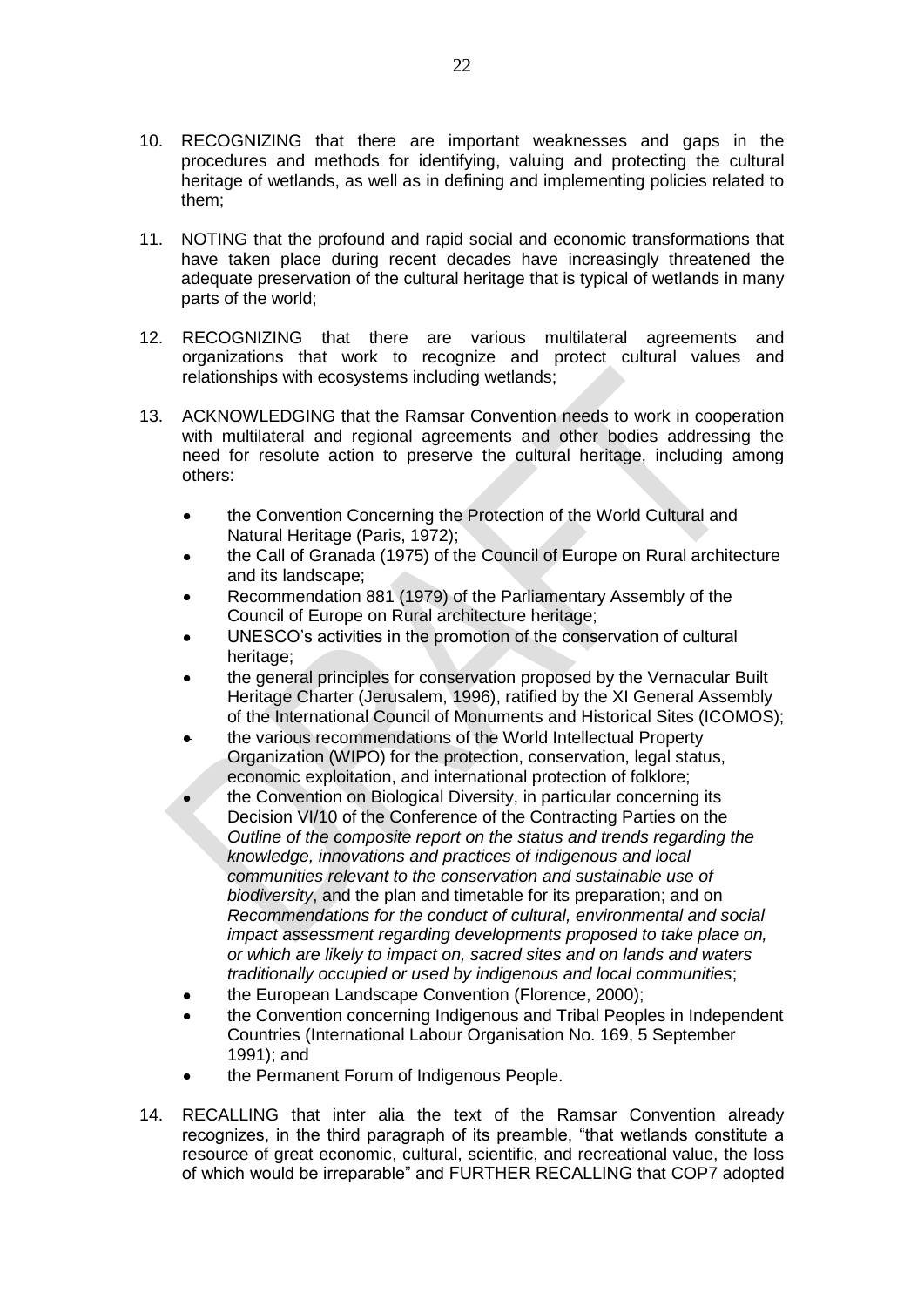Guidelines for establishing and strengthening local communities' and indigenous peoples' participation in the management of wetlands (Resolution VII.8); and

15. NOTING the background documentation and examples on the cultural aspects of wetlands from around the world presented during Technical Session 5 of this meeting of the Conference of the Parties;

THE CONFERENCE OF THE CONTRACTING PARTIES

- 16. TAKES NOTE WITH INTEREST of the list of *Guiding Principles* included in the Annex to this Resolution;
- 17. REQUESTS that the Ramsar Bureau seek inputs from Contracting Parties, experts and practitioners, and local communities and indigenous peoples from around the world to enhance the information paper on cultural aspects of wetlands (COP8 DOC. 15) and the detailed guidance prepared for consideration by this meeting of the Conference of the Parties, with a view to publishing it as a background document, and to inform COP9 of the progress made;
- 18. ENCOURAGES Contracting Parties to consider using the list of *Guiding principles* included in the Annex to this Resolution, but only in relation the conservation and enhancement of the cultural values of wetlands;
- 19. FURTHER ENCOURAGES Contracting Parties, within their national and legal frameworks and available resources and capacity:
	- a) to consider the compilation and assessment of both material and nonmaterial cultural elements related to wetlands and water, in particular when preparing the Ramsar Information Sheet (RIS) for the designation of new Wetlands of International Importance or when updating the RIS of existing Ramsar sites, taking into account, as appropriate, intellectual property rights, customary law, and the principle of prior informed consent, in accordance with CBD and WIPO rules;
	- b) to promote the appreciation and revitalization, of these cultural values among populations close to wetlands, and in general among the wider public;
	- c) to include relevant aspects of cultural heritage in both the design and implementation of wetland management plans;
	- d) to make efforts to integrate cultural and social impact criteria into environmental assessments, which could include, *inter alia,* issues of particular cultural concern, such as beliefs and religions, customary practices, forms of social organization, systems of natural resources use, including patterns of land use, places of cultural significance, sacred sites and ritual ceremonies, languages, customary lore/law systems, political structures, roles and customs;
	- e) to carry out such efforts with the active participation of indigenous peoples, local communities and other stakeholders, and to consider using the cultural values of wetlands as a tool to strengthen this involvement, particularly in wetland planning and management;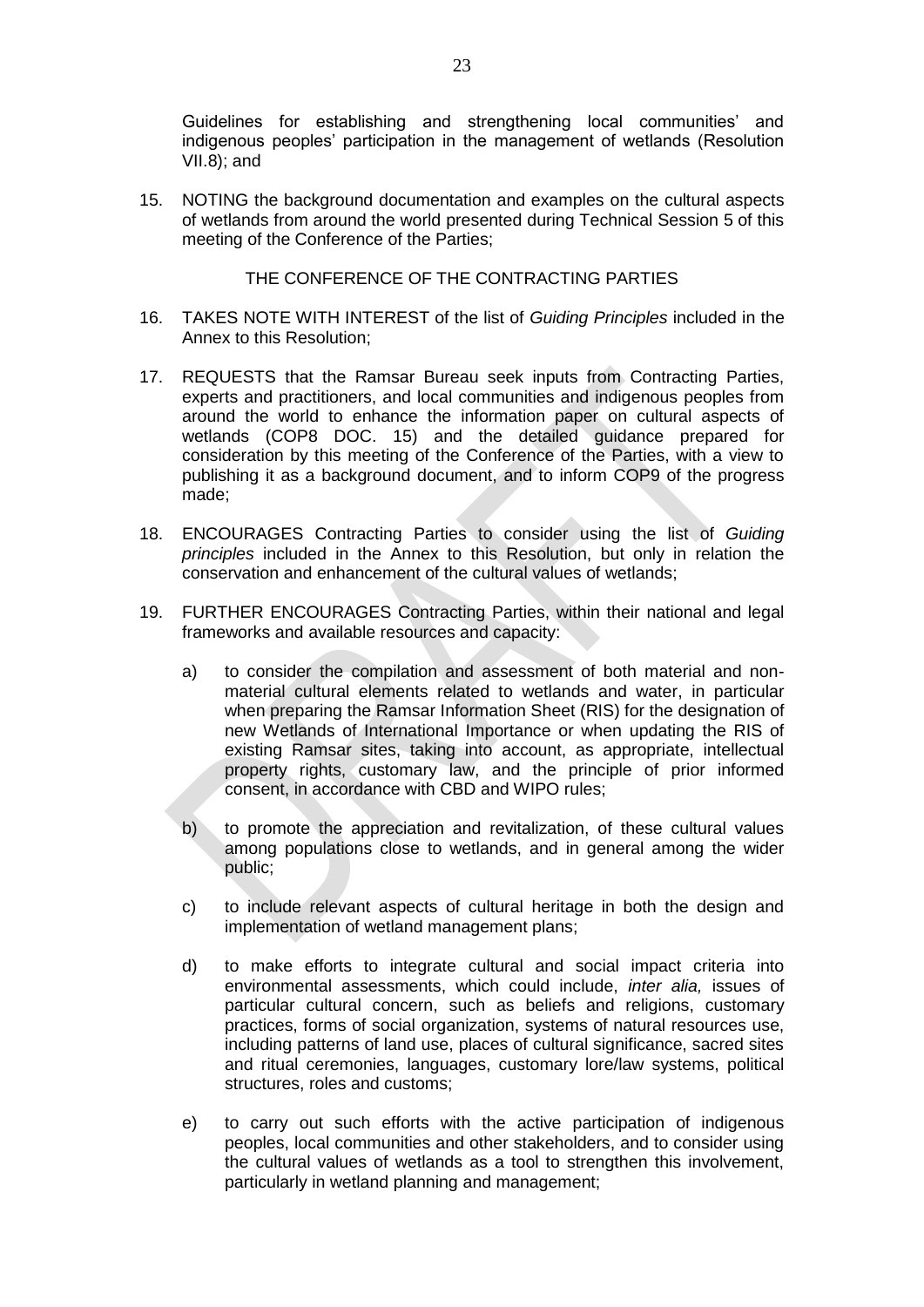- 20. ENCOURAGES Contracting Parties to recognize cultural and heritage values relating to wetlands in their existing heritage protection, legal framework and policies;
- 21. INVITES Contracting Parties to consider conducting appropriate joint educational and training activities with regard to the cultural values of wetlands, as well as to consider developing pilot projects for testing on a local, regional and national scale with a view to further improving the application and/or integration of the *Guiding Principles* in wetland conservation and wise use;
- 22. ENCOURAGES Contracting Parties to establish appropriate consultation mechanisms at regional or national levels, in order to consider how the *Guiding Principles* might be applied in developing and promoting the cultural values of wetlands; and
- 23. URGES Contracting Parties and the Ramsar Bureau to develop synergies and to avoid duplication of efforts with the relevant multilateral agreements, such as those mentioned in paragraph 13 above.

#### **Annex: Guiding principles for taking into account the cultural values of wetlands for the effective management of sites**

### **General principles**

- (i) 1. This document proposes a number of general principles for identifying, preserving and reinforcing the cultural values of wetlands, which could be supplemented with additional ones at future meetings of the Conference of the Parties as more knowledge and experience are obtained. Some of them may overlap, but this is only natural as cultural values are often related and require an integrative approach.
- (ii)
- (iii) 2. There is a strong link between wetland conservation and benefits to people. In addition, a positive correlation between conservation and the sustainable use of wetlands has been repeatedly demonstrated. Therefore, conservation requires the involvement of indigenous peoples and local communities and cultural values offer excellent opportunities for this.

Guiding principle 1 – To identify the cultural values and relevant associated partners.

Guiding principle 2 - To link the cultural aspects of wetlands with those of water.

Guiding Principle 3 - To safeguard the wetland-related cultural landscapes.

Guiding principle 4 - To learn from traditional approaches.

Guiding principle 5 – To maintain traditional sustainable self-management practices.

Guiding principle 6 – To incorporate cultural aspects in educational and interpretive activities in wetlands.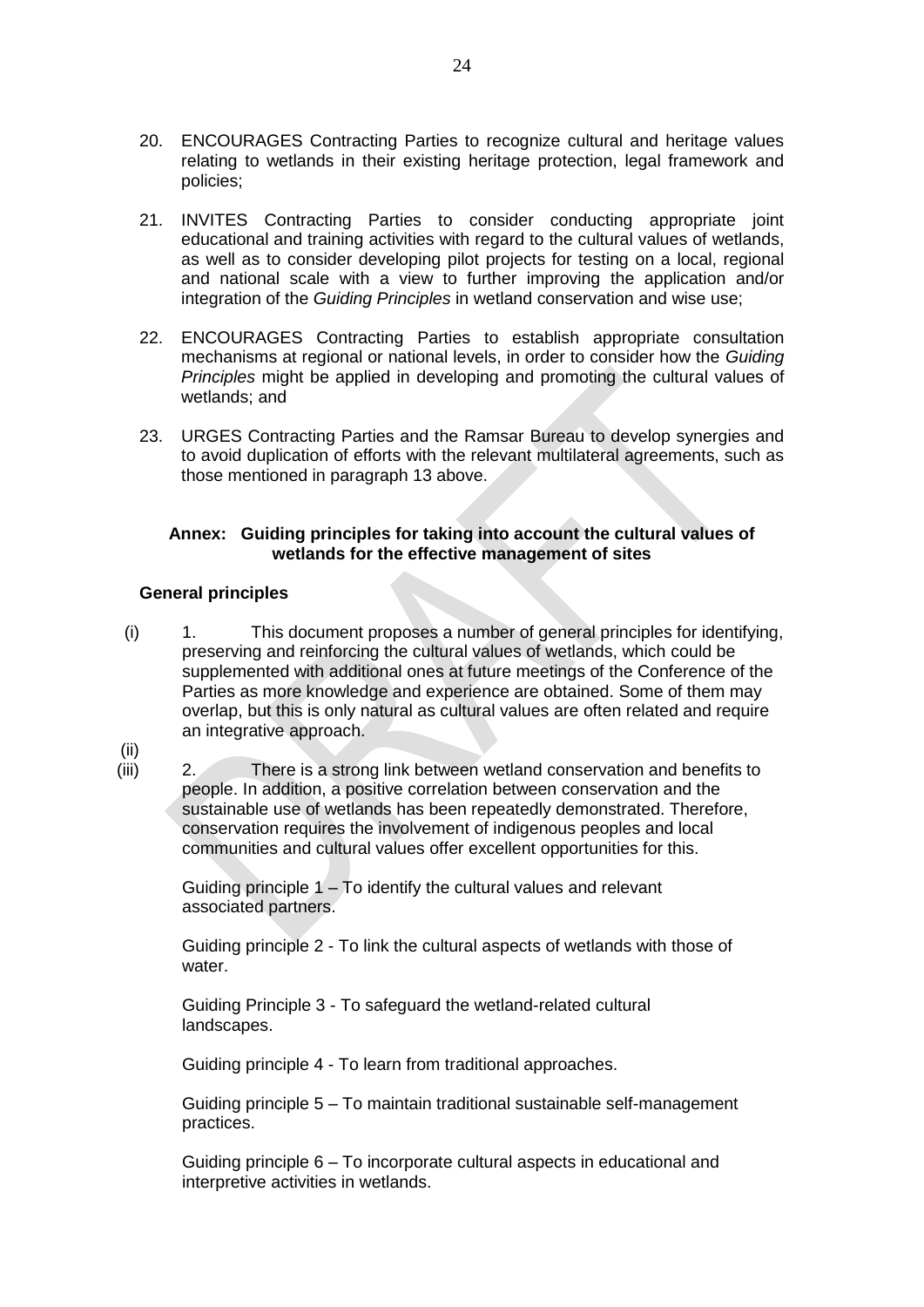Guiding principle 7 – To take into account culturally appropriate treatment of gender, age and social role issues.

Guiding principle 8 – To bridge the differences of approach between natural and social sciences.

Guiding principle 9- To mobilise international cooperation in matter of culture issues related to wetlands.

Guiding principle 10 – To encourage research on palaeoenvironmental, palaeontological, anthropological and archaeological aspects of wetlands.

Guiding principle 11 – To safeguard wetland-related traditional production systems.

Guiding principle 12 – To protect historical structures in wetlands or closely associated with them.

Guiding principle 13 – To protect and preserve wetland-related artefacts (mobile material heritage).

Guiding principle 14 – To preserve collective water and land use management systems associated with wetlands.

Guiding principle 15 – To maintain traditional sustainable practices used in and around wetlands, and value the products resulting from these practices.

Guiding principle 16 – To safeguard wetland-related oral traditions.

Guiding principle 17 – To keep traditional knowledge alive.

Guiding principle 18 – To respect wetland-related religious and spiritual beliefs and mythological aspects in the efforts to conserve wetlands.

Guiding principle 19 – To use the arts to promote wetland conservation and interpretation.

Guiding principle 20 – To incorporate cultural aspects, where available, in the Ramsar Information Sheet (RIS) for the description of Wetlands of International Importance, whilst ensuring the protection of traditional rights and interests.

Guiding principle 21 – To incorporate the cultural aspects of wetlands in management planning.

Guiding principle 22 – To include cultural values in wetland monitoring processes.

Guiding principle 23 – To consider the use of institutional and legal instruments for conservation and protection of cultural values in wetlands.

Guiding principle 24 – To integrate cultural and social criteria into environmental impact assessments.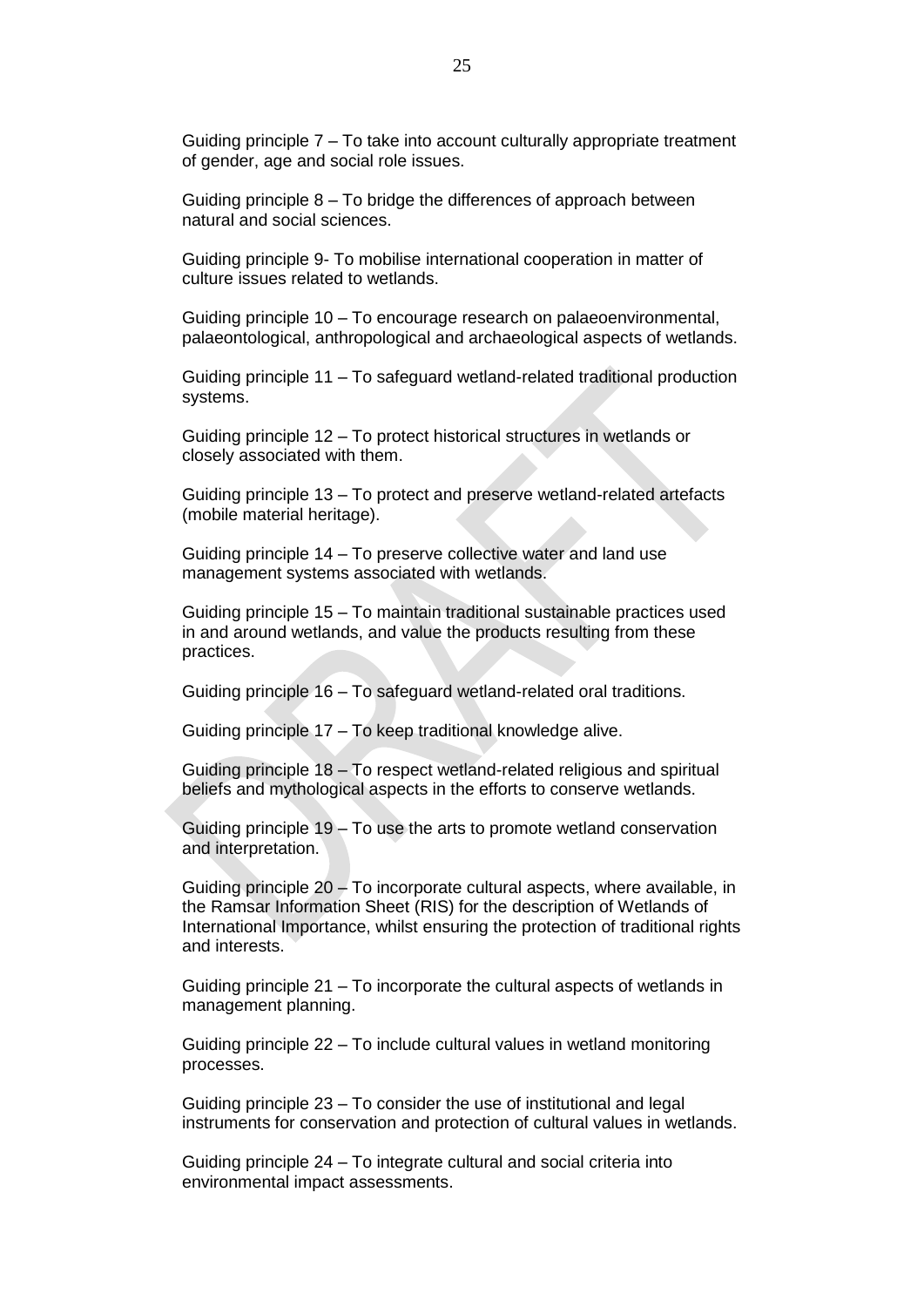Guiding principle 25 – To improve wetland-related communication, education and public awareness (CEPA) in the matter of the cultural aspects of wetlands.

Guiding principle 26 – To consider the possibility of using quality labeling of sustainable traditional wetland products in a voluntary and nondiscriminatory manner.

Guiding principle 27 – To encourage cross-sectoral cooperation.

## **Resolution IX.21**

*(adopted by the 9th Conference of the Contracting Parties, Kampala, Uganda, 2005)*

### **Taking into account the cultural values of wetlands**

- 1. AWARE that wetlands and water resources in all parts of the world have been focal points for people and societies, providing vital services and being places where local communities and indigenous peoples have developed strong cultural connections and sustainable use practices;
- 2. ALSO AWARE that wetlands are especially important to local communities and indigenous peoples and that these groups must have a decisive voice in matters concerning their cultural heritage;
- 3. FURTHER AWARE that a great number of Ramsar wetlands hold significant cultural values linked to the ecological functioning of these wetlands.
- 4. RECALLING that the Ramsar Convention from its beginning has recognized the cultural values of wetlands in its Preamble, as well as recognizing that cultural actions may be determined by ecological processes and *vice versa*;
- 5. APPRECIATING that the wise use of wetlands, the foundation of the Ramsar Convention, requires taking seriously into account these cultural values as they may assist in strengthening or re-establishing the links between people and wetlands, and giving cultural values greater recognition within the Convention;
- 6. NOTING Resolution VIII.19 *Guiding principles for taking into account the cultural values of wetlands for the effective management of sites*, adopted by COP8, and the need for its implementation;
- 7. TAKING ALSO INTO ACCOUNT a) Resolution VII.8 *Guidelines for establishing and strengthening local communities' and indigenous peoples' participation in the management of wetlands*, adopted by COP7, and b) paragraph 30 of Resolution VIII.10 on "additional criteria and guidelines for the identification and designation of Ramsar sites concerning socio-economic and cultural values and functions that are relevant to biological diversity … which would be applied on each occasion in conjunction with one or more existing criteria for the identification and designation of Ramsar sites";
- 8. AWARE of the work undertaken by the Scientific and Technical Review Panel during the 2003-2005 triennium concerning the inclusion of the cultural importance of wetlands in Ramsar site designation processes;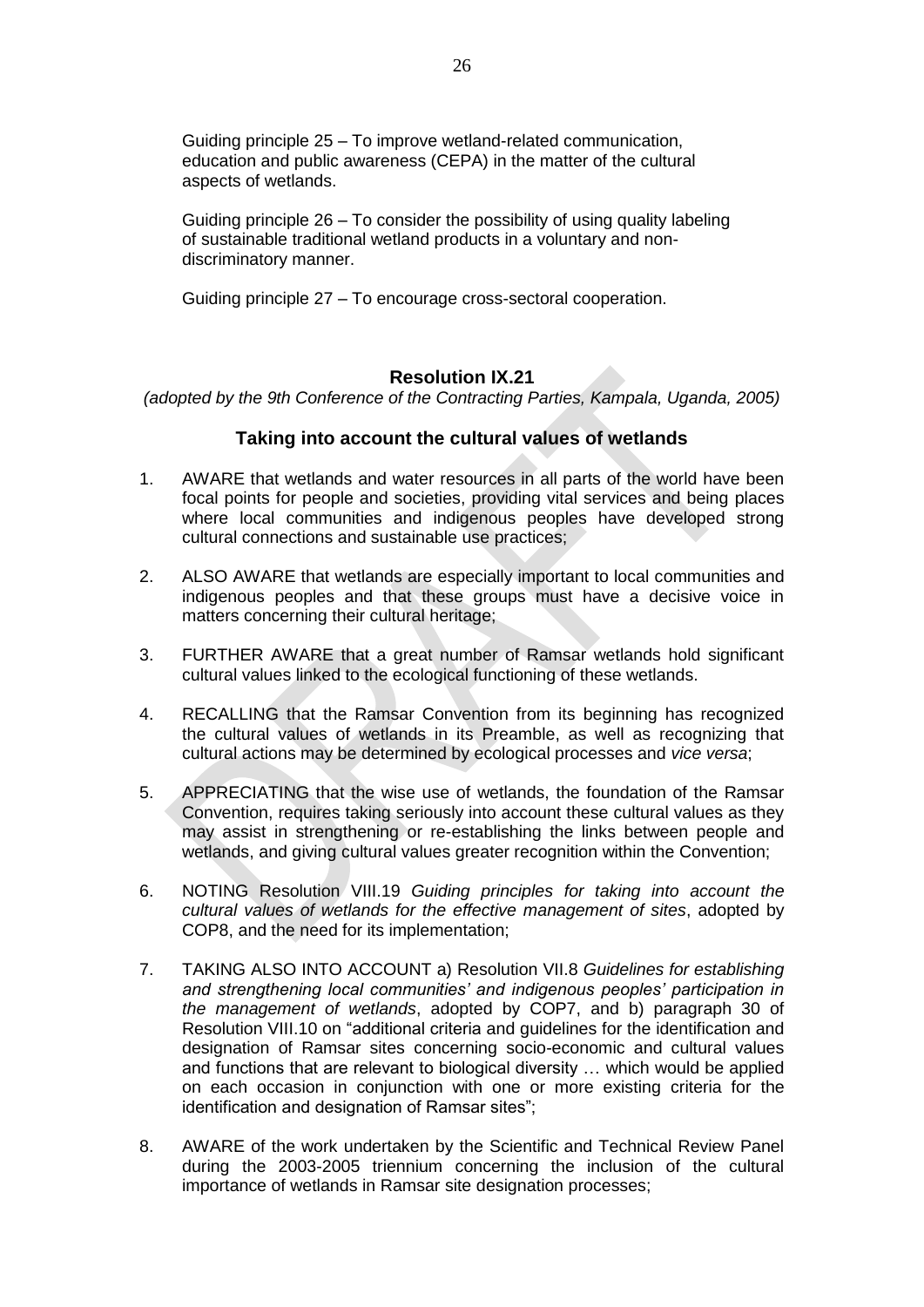- 9. MINDFUL that the Ramsar Convention needs to work in cooperation with multilateral and regional agreements and other international bodies, within their respective mandates, addressing cultural heritage issues as they relate to wetlands, and NOTING the role of the World Heritage Convention in the protection of cultural heritage; and
- 10. NOTING the presentations and discussions during the COP9 Technical Session 2 on 'Culture and knowledge in wetland management';

#### THE CONFERENCE OF THE CONTRACTING PARTIES

- 11. ENCOURAGES the Contracting Parties to identify and analyze further case studies of wetlands with significant cultural values and make them widely known, thus increasing the knowledge and understanding of the relationship between cultural processes and wetland conservation and wise use;
- 12. AGREES that in the application of the existing criteria for identifying Wetlands of International Importance, a wetland may also be considered of international importance when, in addition to relevant ecological values, it holds examples of significant cultural values, whether material or non-material, linked to its origin, conservation and/or ecological functioning;
- 13. FURTHER ENCOURAGES Contracting Parties to incorporate cultural values in wetland policies and strategies, as well as in wetland management plans, and to communicate the results, thus contributing to the development of comprehensive and integrated approaches;
- 14. EMPHASIZES that measures taken with respect to this Resolution in accordance with the Ramsar Convention are consistent with Parties' rights and obligations under other international agreements;
- 15. IDENTIFIES the following cultural characteristics as relevant in the designation of Ramsar sites:
	- i) sites which provide a model of wetland wise use, demonstrating the application of traditional knowledge and methods of management and use that maintain the ecological character of the wetland;
	- ii) sites which have exceptional cultural traditions or records of former civilizations that have influenced the ecological character of the wetland;
	- iii) sites where the ecological character of the wetland depends on the interaction with local communities or indigenous peoples;
	- iv) sites where relevant non-material values such as sacred sites are present and their existence is strongly linked with the maintenance of the ecological character of the wetland;
- 16. INSTRUCTS the Ramsar Secretariat to complete, through a broad participatory process, the work prescribed in paragraph 17 of Resolution VIII.19 concerning the guidance to be provided on cultural values;
- 17. REQUESTS the Ramsar Secretariat to establish a multi-disciplinary working group on the cultural values of wetlands, with a balanced geographic